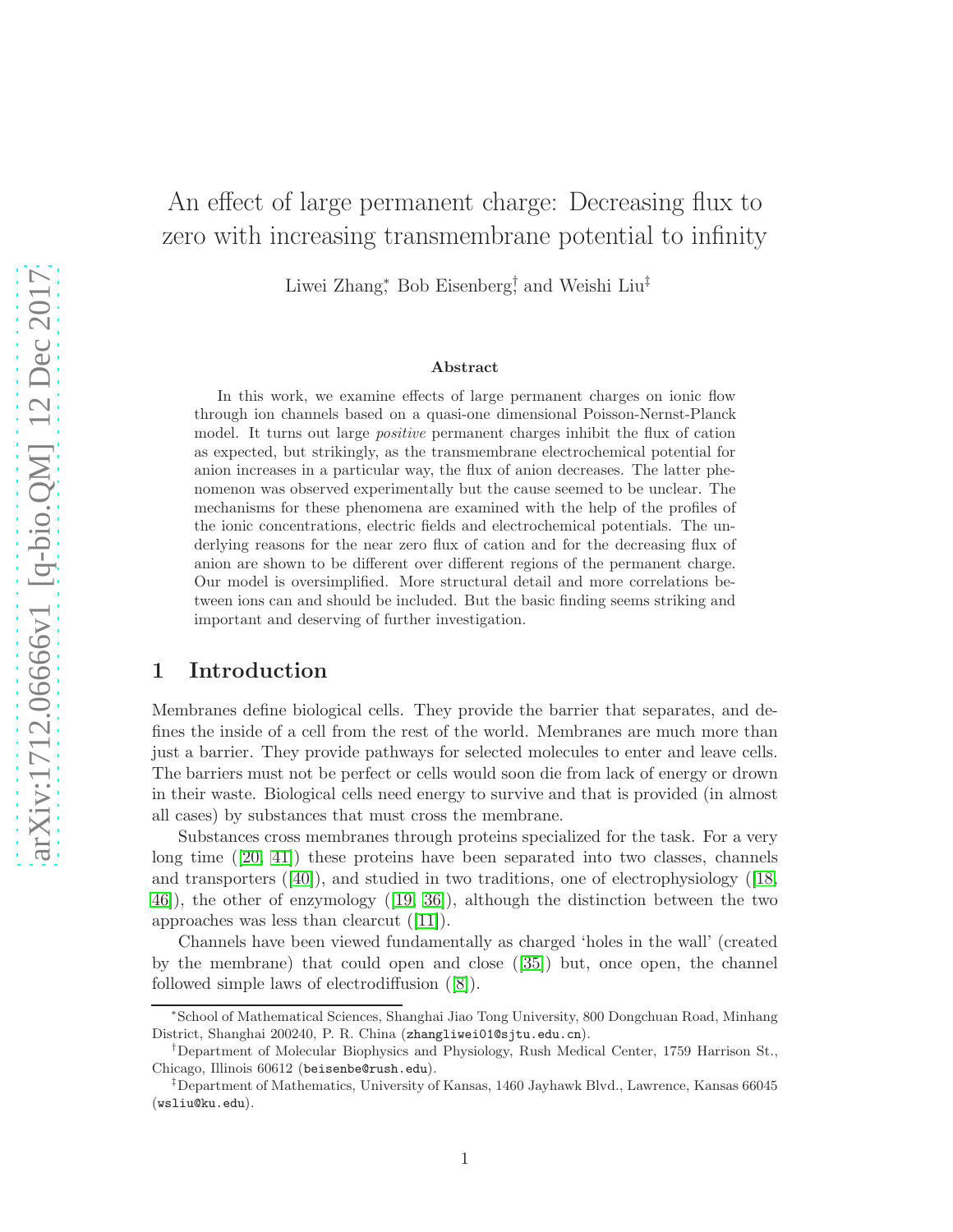Transporters were viewed as more biological devices, involving conformation changes, coupling to energy sources (either ATP hydrolysis or the movement of other ions), with quantitative description much more difficult, particularly if the description was to be transferrable with parameters that were independent of conditions.

The enormous literature can be sampled in  $[1, 2, 3, 36, 40]$  $[1, 2, 3, 36, 40]$  $[1, 2, 3, 36, 40]$  $[1, 2, 3, 36, 40]$  $[1, 2, 3, 36, 40]$ . Structural biology has shown that transporters and channels have very similar structures ([\[4,](#page-23-4) [31,](#page-25-3) [37,](#page-25-4) [44\]](#page-26-2)). Biophysics has shown that the processes that open and close channels ('activation' and 'inactivation') can be coupled to give properties rather like transporters. Physics has shown that the electric fields assumed to be constant in classical electrophysiology must depend on the distribution of charge in the channel and surrounding solutions ([\[9\]](#page-24-4)) and so must change with experimental conditions and with location.

The detailed properties of open channels have not been compared with transporters in the modern literature, as far as we know, certainly not using models that satisfy the physical requirement that potential profiles (i.e., electric fields) be computed from (and thus be consistent with) all the charges in the system.

Here we consider a simple model of a permanently open ion channel. (We leave gating for later consideration.) Most biologists imagine that if the driving force for electrodiffusion is increased–that is to say, if the gradient of electrochemical potential across the channel is increased in magnitude–the flux through the channel should increase. We show here that is not always the case. Consider a channel with large permanent charge and the flux of ions with the opposite sign as the permanent charge (called counter ions in the ion exchange literature ([\[17\]](#page-24-5)) or majority charge carriers in the semiconductor literature  $([34, 38, 43])$  $([34, 38, 43])$  $([34, 38, 43])$  $([34, 38, 43])$  $([34, 38, 43])$ . The flux of ions with the opposite sign as the permanent charge in a channel can decrease dramatically as the driving force increases – we term this phenomenon as the declining phenomenon. More precisely, if the concentration of the ion is held fixed on one side of the channel, and the concentration decreased on the other ('trans') side of the channel, the flux of the counter ions can decrease if the permanent charge density is large, as we show here. A depletion zone can form that prevents flow even though the driving force increases to large values. It is worthwhile to emphasize that if one increases the transmembrane electrochemical potential in a different manner, such as, by increasing the transmembrane electric potential or the concentration of the ion at one side of the channel, then one does not have the declining phenomenon (see Remark [5.1\)](#page-15-0).

The decline of flux with trans concentration has been considered a particular, even defining proerties of transporters, involving conformation changes of state and other properties of proteins less well defined (physically) than electrodiffusion ([\[24,](#page-24-6) [42\]](#page-26-4)). Declining flux has been called exchange diffusion (in the early transport literature) and self-exchange more recently and is an example of obligatory exchange. Obligatory exchange is a wide spread, nearly universal property of the nearly eight hundred transporters known twenty years ago  $([1, 16])$  $([1, 16])$  $([1, 16])$  $([1, 16])$  with many more known today  $([39])$  $([39])$  $([39])$ . Obligatory exchange is ascribed widely to changes in the structure of transport proteins, to conformation changes in the spatial distribution of the mass of the protein ([\[14\]](#page-24-8)). Obligatory exchange is often thought to be a special property of transporters not found in channels.

The structure of many transporters is now known thanks to the remarkable advances of cryo-electron microscopy, recognized in the 2018 Nobel Prize. A transporter (of one amino acid sequence and thus of a perfectly homogeneous molecular type) ex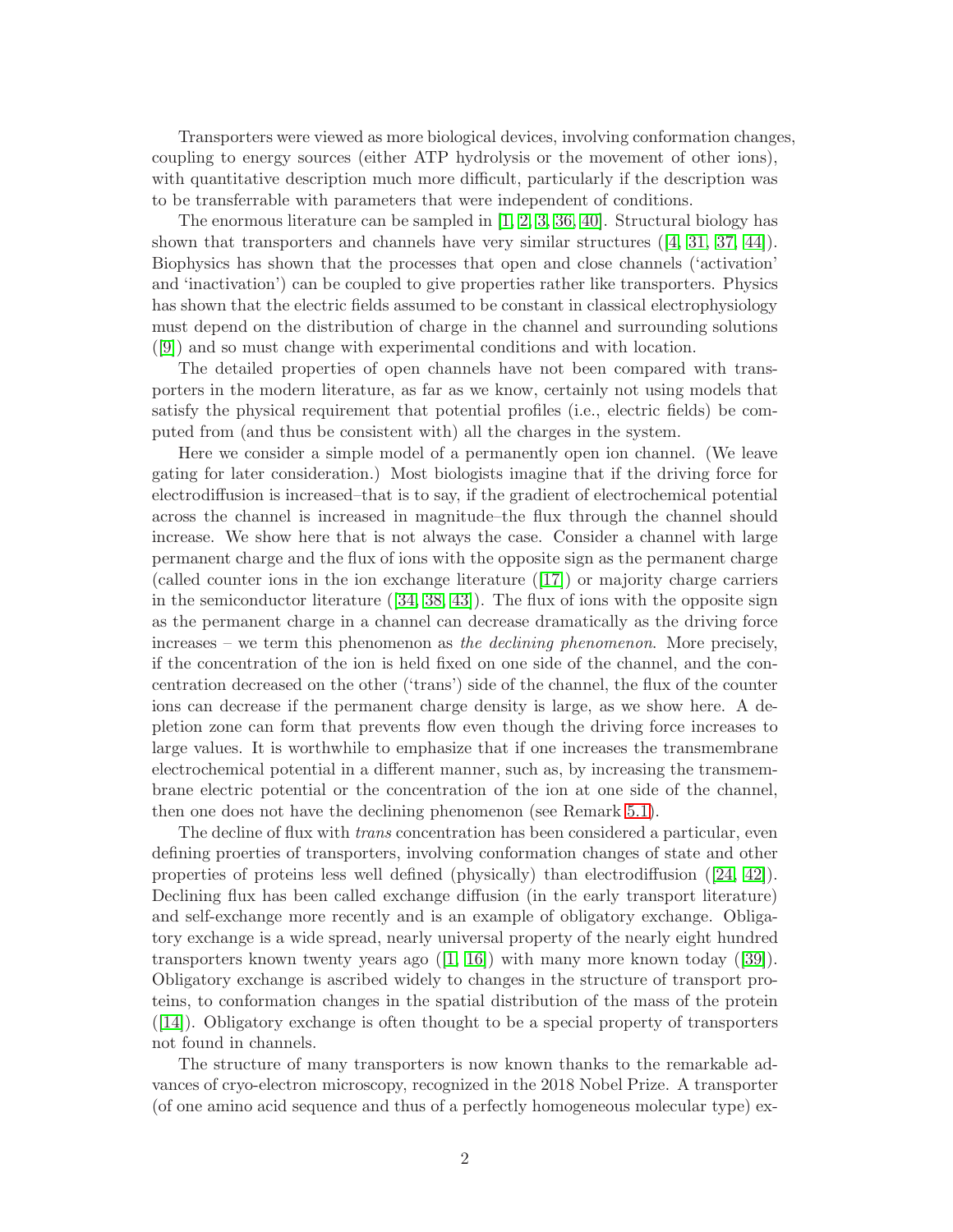ists in different states. Each state is said to have a different conformation meaning, in physical language, that the spatial distribution of mass is different in different states, and the distributions of the different states form disjoint sets, with no overlap. The movement of ions is not directly controlled or driven by the conformation of mass, however. Rather the distribution of mass produces a distribution of steric repulsion forces, and a spatial distribution of electrical forces (because the mass is associated with charge, mostly permanent charge of acid and base groups of the protein, but also significant polarization charge, as well). It is the conformation of these forces that determines the movement of ions. The spatial distribution of forces contributes to the potential of mean force reported in simulations of molecular dynamics.

This paper shows that channels with one spatial distribution of mass can have properties of self-exchange (for majority charge carrier counter ions) if the density of permanent charge is large. The spatial distribution of electrical forces can change and create a depletion zone that controls ion movement, while the spatial distribution of the mass of the protein does not change. The conformation governing current flow is the conformation of the electric field – the depletion zone – more than the conformation of mass, in the model considered here. The current flow of counter ions is much greater than the current flow of co-ions because there are many more counter ions than co-ions near the permanent charge. Transporters almost always allow much less current flow than channels.

It should be emphasized that the depletion zone considered here arises from the self-consistent solution of the Poisson-Nernst-Planck (PNP) equations of a specific model (large permanent charge, counter ion transport) and that parameters are not adjusted in any way to create or modify the phenomena. This is in stark contrast to calculations of chemical kinetic models that involve many adjustable parameters, without clear physical meaning, and equations that do not conserve current  $([6])$  $([6])$  $([6])$ .

Depletion zones play crucial roles in the behavior of nonlinear semiconductor devices although there they usually arise at locations in PN diodes where permanent charge (called doping in that literature) changes sign. Depletion zones of the type studied here are likely to occur in semiconductors but have received little attention because they have less dramatic effects than those in diodes ([\[34,](#page-25-5) [38,](#page-25-6) [43\]](#page-26-3)) that follow drift diffusion and PNP equations rather like those of open ionic channels ([\[7,](#page-23-6) [9\]](#page-24-4)). The possible role of depletion zones in channel function has been the source of speculation and experimental verification  $([10, 32])$  $([10, 32])$  $([10, 32])$  $([10, 32])$ . It is striking that depletion zones can change the conformation of the electric field and mimic the obligatory exchange traditionally thought to occur only in transporters. Depletion zones can create plastic electric fields whose change in shape dominate the flux through a channel of fixed structure.

Our model is of course oversimplified as are any models, or even simulations in apparent atomic detail, of condensed phases. More structural detail and more correlations between ions can and should be included. But the basic finding that large permanent charge can produce depletion zones and those regions can produce a decline of counter ion flux when driving forces increase seems striking and important and deserving of further investigation.

The rest of the paper is organized as follows. In Section [2,](#page-3-0) we describe the quasione-dimensional Poisson-Nernst-Planck type model and its dimensionless form for ionic flow. Assumptions are specified with two key assumptions: a dimensionless parameter  $\varepsilon$  defined in [\(2.7\)](#page-5-0) is small and a dimensionless parameter  $Q_0 > 0$  defined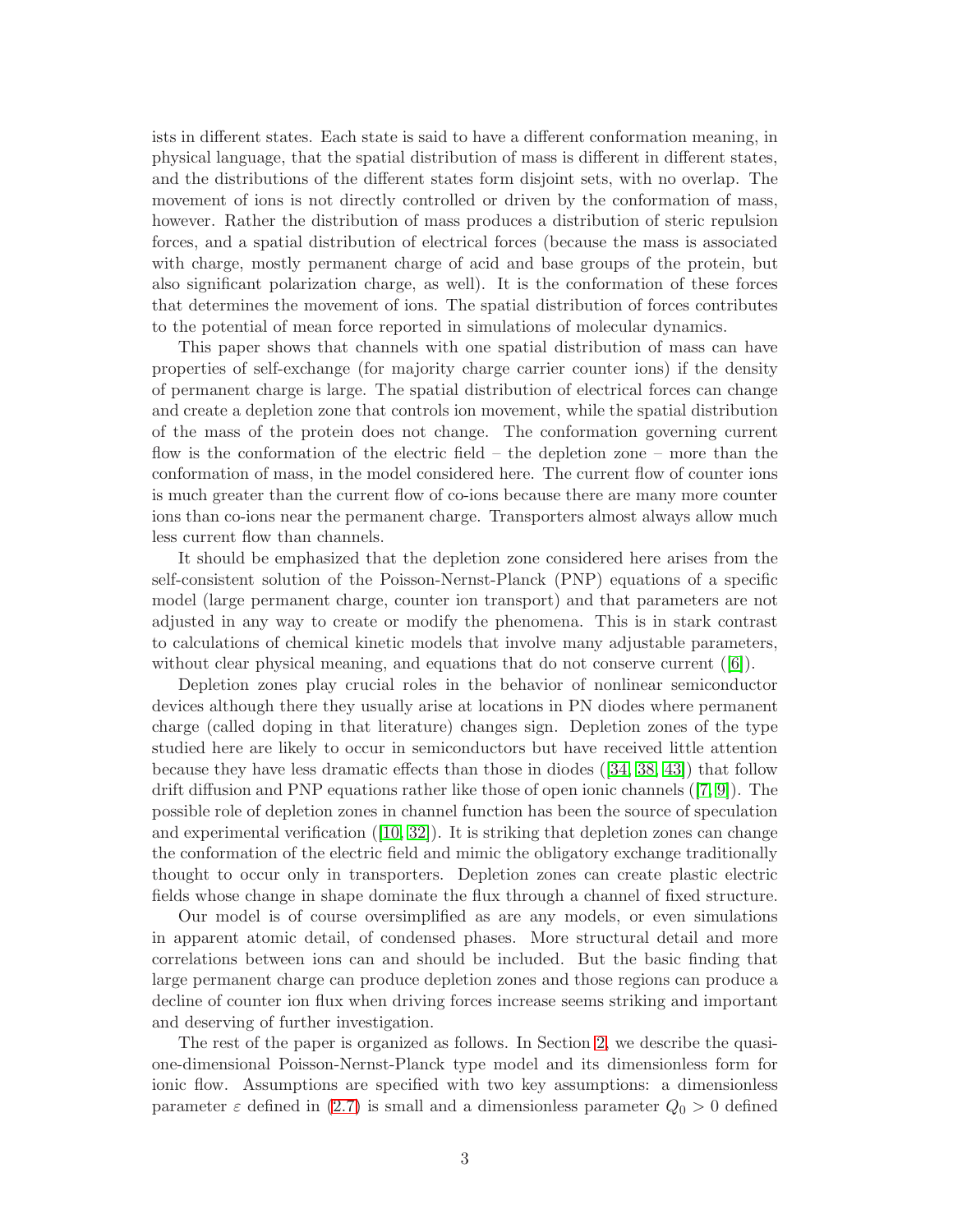in [\(2.8\)](#page-6-0) from the permanent charge is large. In Section [3,](#page-7-0) approximation formulas (in small  $\varepsilon$  and  $\nu = 1/Q_0$ ) for fluxes are provided, which have a number of nontrivial consequences. One of the apparent non-trivial consequences is that the leading order term  $J_{10}$  of cation flux is zero, independent of the values of transmembrane electrochemical potential of the cation. The mechanism of this distinguished effect of large (positive) permanent charge is examined in details in Section [4](#page-8-0) with the help of the internal dynamics (profiles of the electric field, cation concentrations and electrochemical potential). It turns out the mechanism for  $J_{10} = 0$  is different over different regions of permanent charge. In Section [5,](#page-15-1) a rather counter-intuitive declining phenomenon – increasing of anion transmembrane electrochemical potential leads to decreasing of anion flux – is shown to be consistent with our analytical result. Thus, for the first time (to the best of our knowledge), a mechanism of large permanent charge for such a phenomenon is revealed. The mechanism is then examined in details again with the help of the internal dynamics. We conclude this paper with a general remark in Section [6.](#page-23-7)

# <span id="page-3-0"></span>2 Classical PNP with large (positive) permanent charge

# 2.1 A quasi-one-dimensional PNP model

Our study is based on a quasi-one-dimensional PNP model for open channels, first proposed in [\[33\]](#page-25-9) and, for a special case, rigorously justified in [\[28\]](#page-25-10). For a mixture of n ion species, a quasi-one-dimensional PNP model is

<span id="page-3-1"></span>
$$
\frac{1}{A(X)}\frac{d}{dX}\Big(\varepsilon_r(X)\varepsilon_0A(X)\frac{d\Phi}{dX}\Big) = -e_0\Big(\sum_{s=1}^n z_sC_s + \mathcal{Q}(X)\Big),
$$
\n
$$
\frac{d\mathcal{J}_k}{dX} = 0, \quad -\mathcal{J}_k = \frac{1}{k_BT}\mathcal{D}_k(X)A(X)C_k\frac{d\mu_k}{dX}, \quad k = 1, 2, \cdots, n
$$
\n(2.1)

where  $X \in [a_0, b_0]$  is the coordinate along the axis of the channel and baths,  $A(X)$  is the cross-sectional area of the channel at the location  $X$ ,  $e_0$  is the elementary charge,  $\varepsilon_0$  is the vacuum permittivity,  $\varepsilon_r(X)$  is the relative dielectric coefficient,  $\mathcal{Q}(X)$  is the permanent charge density,  $k_B$  is the Boltzmann constant, T is the absolute temperature,  $\Phi$  is the electrical potential, and, for the kth ion species,  $C_k$  is the concentration,  $z_k$  is the valence,  $\mathcal{D}_k(X)$  is the diffusion coefficient,  $\mu_k$  is the electrochemical potential, and  $\mathcal{J}_k$  is the flux density.

Equipped with system  $(2.1)$ , a meaningful boundary condition for ionic flow through ion channels (see, [\[12\]](#page-24-10) for a reasoning) is, for  $k = 1, 2, \dots, n$ ,

<span id="page-3-2"></span>
$$
\Phi(a_0) = \mathcal{V}, \quad C_k(a_0) = \mathcal{L}_k > 0; \quad \Phi(b_0) = 0, \quad C_k(b_0) = \mathcal{R}_k > 0. \tag{2.2}
$$

Mathematically, we will be interested in solutions of the boundary value problem (BVP) [\(2.1\)](#page-3-1) and [\(2.2\)](#page-3-2). An important measurement for properties of ion channels is the I-V (current-voltage) relation where the current  $\mathcal I$  depends on the transmembrane potential (voltage)  $\mathcal V$  and is given by

$$
\mathcal{I} = \sum_{s=1}^{n} z_s \mathcal{J}_s(\mathcal{V})
$$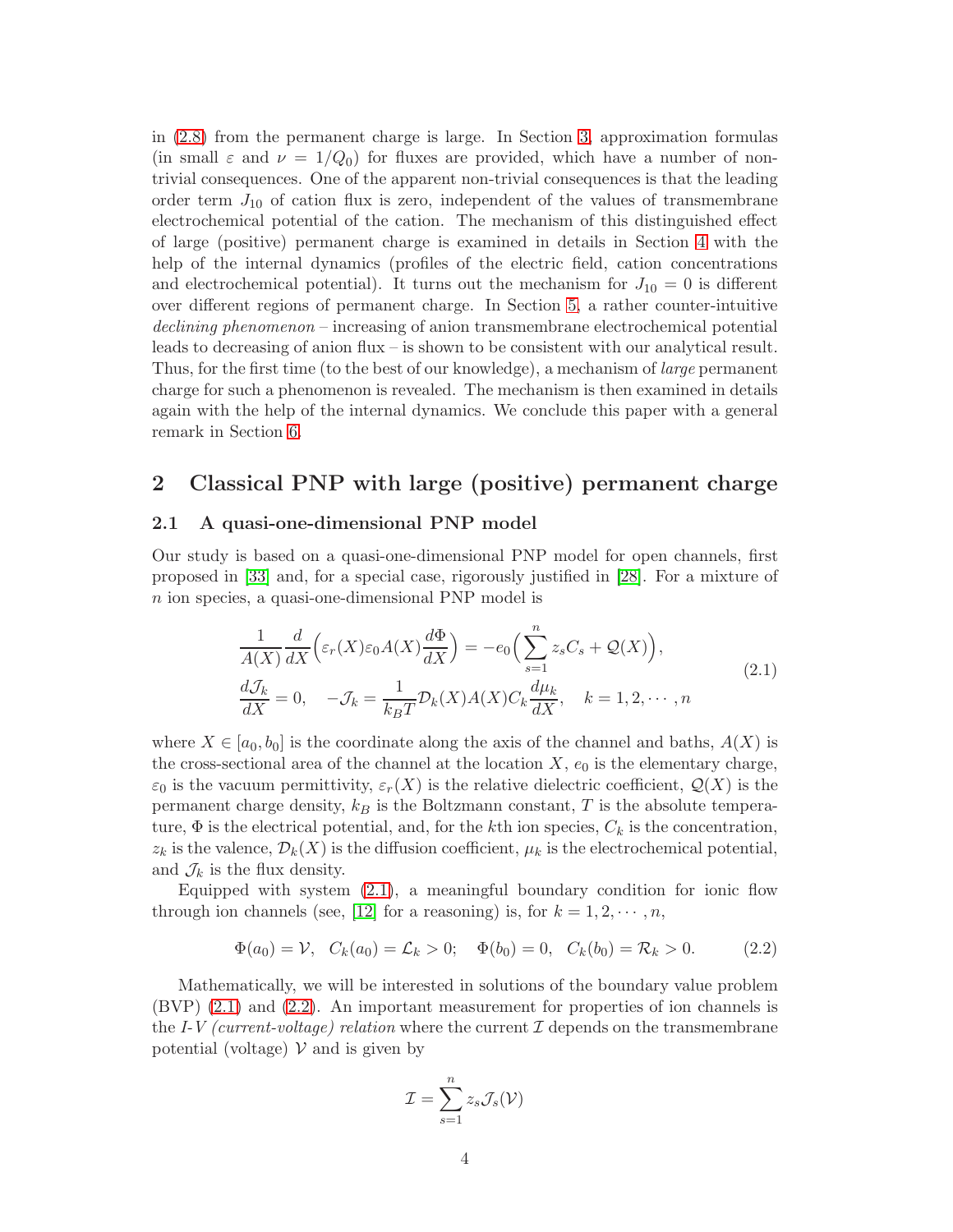where  $\mathcal{J}_k(\mathcal{V})$ 's are determined by the BVP [\(2.1\)](#page-3-1) and [\(2.2\)](#page-3-2) for fixed  $\mathcal{L}_k$ 's and  $\mathcal{R}_k$ 's. Of course, the relations of individual fluxes  $\mathcal{J}_k$ 's to V contain more information ([\[21\]](#page-24-11)) but it is much harder to experimentally measure the individual fluxes  $\mathcal{J}_k$ 's.

# 2.1.1 Electroneutrality boundary conditions

In relation to typical experimental designs, the positions  $X = a_0$  and  $X = b_0$  are located in the baths separated by the channel. They are the locations of two electrodes that are applied to control or drive the ionic flow through the ion channel. Ideally, the experimental designs should not affect the intrinsic ionic flow properties so one would like to design the boundary conditions to meet the so-called electroneutrality

<span id="page-4-0"></span>
$$
\sum_{s=1}^{n} z_s \mathcal{L}_s = 0 = \sum_{s=1}^{n} z_s \mathcal{R}_s.
$$
 (2.3)

The reason for this is that, otherwise, there will be sharp boundary layers which cause significant changes (large gradients) of the electric potential and concentrations near the boundaries so that a measurement of these values has non-trivial uncertainties. One clever design to remedy this potential problem is the "four-electrode-design": two "outer-electrodes" in the baths far away from the ends of the ion channel to provide the driving force and two "inner-electrodes" in the baths near the ends of the ion channel to measure the electrical potential and the concentrations as the "real" boundary conditions for the ionic flow. At the inner electrodes locations, the electroneutrality conditions are reasonably satisfied, and hence, the electric potential and concentrations vary slowly and a measurement of these values would be robust. We point out that the geometric singular perturbation framework for PNP type models developed in [\[12,](#page-24-10) [13,](#page-24-12) [22,](#page-24-13) [25,](#page-25-11) [26,](#page-25-12) [27\]](#page-25-13) can treat the case without electroneutrality assumption; in fact, the boundary layers can be determined by the boundary conditions directly.

#### 2.1.2 Electrochemical potentials

The electrochemical potentials  $\mu_k(X)$  consists of the ideal component  $\mu_k^{id}$  and the excess component  $\mu_k^{ex}$  where the ideal component

<span id="page-4-1"></span>
$$
\mu_k^{id}(X) = z_k e_0 \Phi(X) + k_B T \ln \frac{C_k(X)}{C_0}
$$
\n(2.4)

is the point-charge contribution where  $C_0$  is a characteristic concentration, and the excess component  $\mu_k^{ex}(x)$  accounts for ion size effects. As explained above, although not totally physical for ion channel problems in general, we will consider only the ideal component in this work that can act as guidance for further studies of more accurate models with excess component.

### 2.1.3 Permanent charges and channel geometry

The permanent charge  $\mathcal{Q}(X)$  is a simplified mathematical model for ion channel (protein) structure. It is determined by the spatial distribution of amino acids in the channel wall, the acid (negative) and base (positive) side chains, more than anything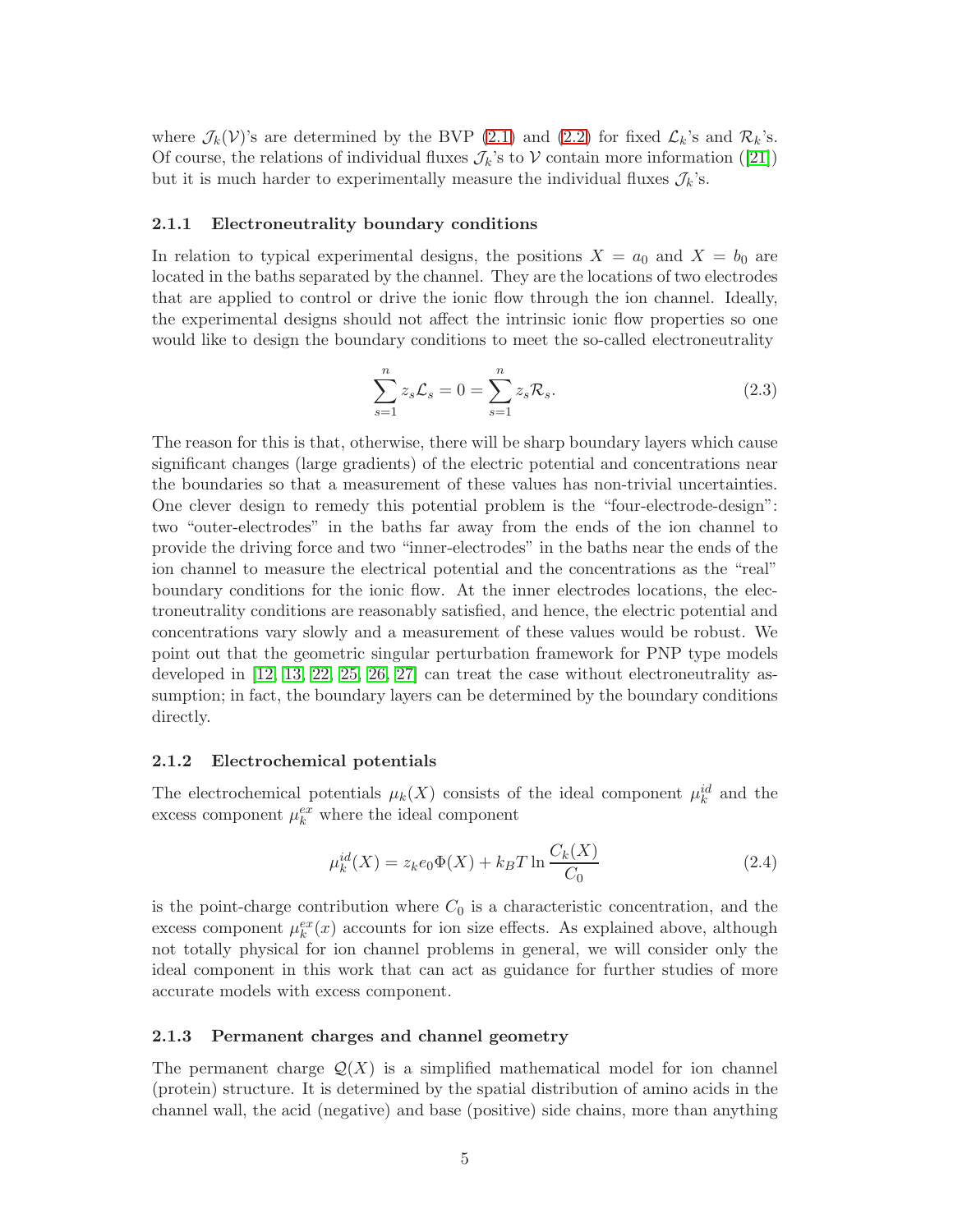else ([\[9\]](#page-24-4)). We will assume  $\mathcal{Q}(X)$  is known and take an oversimplified description to capture some essence of its effects. For this paper, we take it to be as in  $([12])$  $([12])$  $([12])$ , for some  $a_0 < A < B < b_0$ ,

<span id="page-5-1"></span>
$$
\mathcal{Q}(X) = \begin{cases} 0, & X \in [a_0, A) \cup (B, b_0] \\ 2\mathcal{Q}_0, & X \in (A, B). \end{cases}
$$
\n(2.5)

We will be interested in the case where  $|Q_0|$  is large relative to  $\mathcal{L}_k$ 's and  $\mathcal{R}_k$ 's.

The cross-sectional area  $A(X)$  typically has the property that  $A(X)$  is much smaller for  $X \in (A, B)$  (the neck region) than that for  $X \notin (A, B)$ . It is interesting to note that, in [\[23\]](#page-24-14), the authors showed that the neck of the channel should be "narrow" (small  $A(X)$  for  $X \in (A, B)$ ) and "short" (small  $B - A$ ) to optimize an effect of permanent charge.

#### 2.1.4 Dielectric coefficient and diffusion coefficients

We assume that

<span id="page-5-2"></span>
$$
\varepsilon(X) = \varepsilon_r
$$
 is a constant, and  $\mathcal{D}_k(X) = \mathcal{D}(X)\mathcal{D}_k$  (2.6)

for some dimensionless function  $\mathcal{D}(X)$  (same for all k) and dimensional constant  $\mathcal{D}_k$ .

Note that the assumption  $\mathcal{D}_k(X) = \mathcal{D}(X)\mathcal{D}_k$  is equivalent to the statement that  $\mathcal{D}_k(X)/\mathcal{D}_j(X)$  is a constant for  $k \neq j$ . Roughly speaking, the assumption says that, as the environment varies from location to location, its influences on the two diffusion coefficients  $\mathcal{D}_k(X)$  and  $\mathcal{D}_j(X)$  at the same location x are the same; that is, the two diffusion coefficients vary from one common environment to another common environment in a way so that their ratio is independent of locations. This is not a justification of this assumption but only an explanation of what it reflects.

#### 2.1.5 Main assumptions

In the sequel, we assume the boundary electroneutrality condition in  $(2.3)$ , the form of the permanent charge in [\(2.5\)](#page-5-1), constant dielectric coefficient and diffusion coefficient property in [\(2.6\)](#page-5-2), and the electrochemical potential is ideal  $\mu_k = \mu_k^{id}$  in [\(2.4\)](#page-4-1). There are two key assumptions for this work to be discussed in terms of dimensionless variables below.

### 2.2 Dimensionless form of the quasi-one-dimensional PNP model

The following rescaling (see [\[15\]](#page-24-15)) or its variations have been widely used for convenience of mathematical analysis.

Let  $C_0$  be a characteristic concentration of the ion solution. We now make a dimensionless re-scaling of the variables in system [\(2.1\)](#page-3-1) as follows.

<span id="page-5-0"></span>
$$
\varepsilon^{2} = \frac{\varepsilon_{r}\varepsilon_{0}k_{B}T}{e_{0}^{2}(b_{0} - a_{0})^{2}C_{0}}, \ x = \frac{X - a_{0}}{b_{0} - a_{0}}, \ h(x) = \frac{A(X)}{(b_{0} - a_{0})^{2}}, \ Q(x) = \frac{\mathcal{Q}(X)}{C_{0}},
$$
  

$$
D(x) = \mathcal{D}(X), \ \phi(x) = \frac{e_{0}}{k_{B}T}\Phi(X), \ c_{k}(x) = \frac{C_{k}(X)}{C_{0}}, \ J_{k} = \frac{\mathcal{J}_{k}}{(b_{0} - a_{0})C_{0}\mathcal{D}_{k}}.
$$
 (2.7)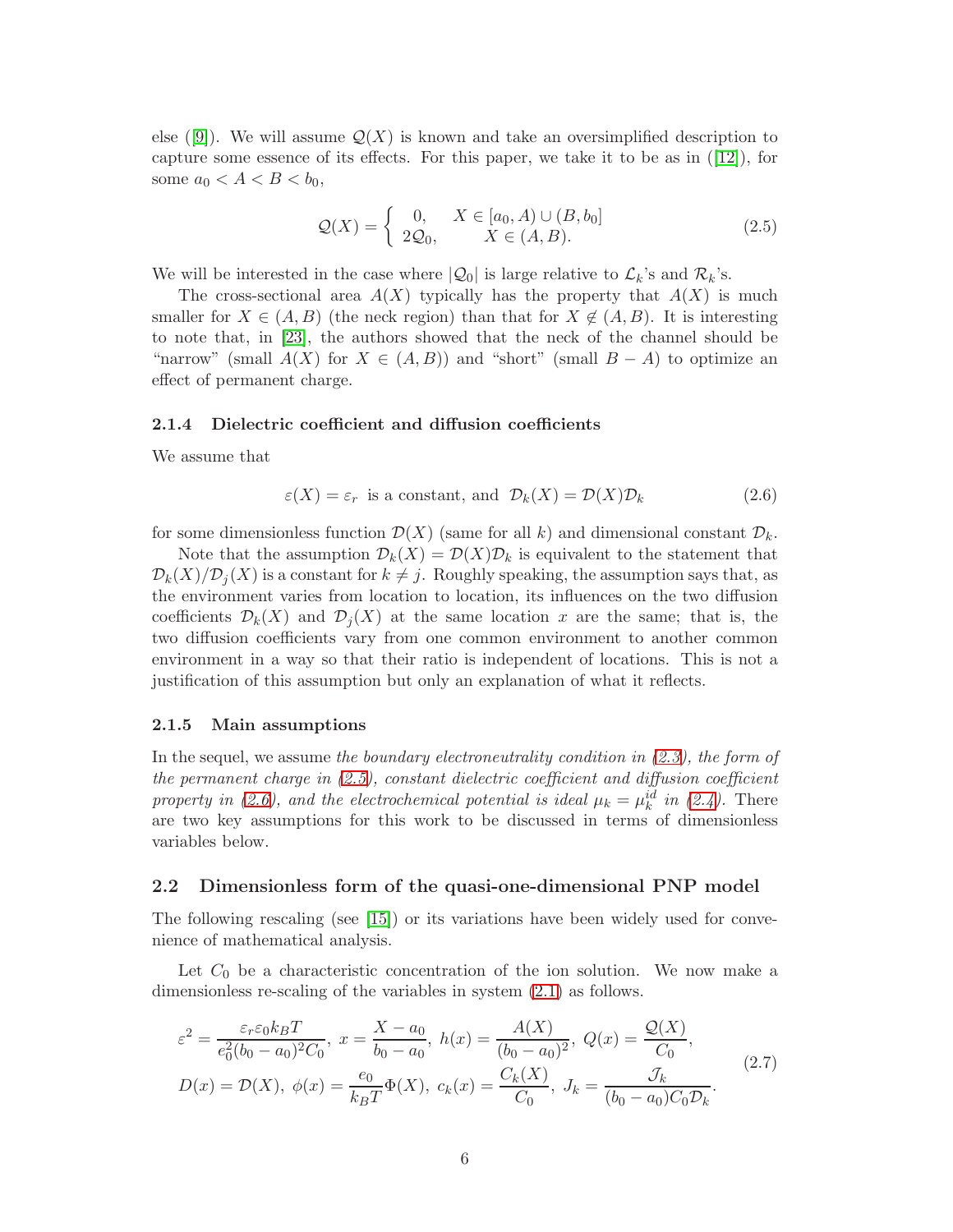The dimensionless quantity  $Q(x)$  from the permanent charge  $Q$  in [\(2.5\)](#page-5-1) becomes

<span id="page-6-0"></span>
$$
Q(x) = \begin{cases} 0, & x \in [0, a) \cup (b, 1] \\ 2Q_0, & x \in (a, b), \end{cases}
$$
 (2.8)

where

$$
0 < a = \frac{A - a_0}{b_0 - a_0} < b = \frac{B - a_0}{b_0 - a_0} < 1,
$$

and, in terms of the dimensionless quantities, the subinterval  $(a, b) \subset (0, 1)$  corresponds to the neck region  $[A, B]$ .

**Key assumptions.** The parameter  $\varepsilon$  is small and the parameter  $Q_0 > 0$  is large.

The case where  $Q_0 < 0$  with  $|Q_0|$  large can be treated in the same way. The assumption of smallness of the dimensionless parameter  $\varepsilon$  is reasonable particularly because we are interested in the limit of large  $|Q_0|$ . Thus, we can take large but fixed characteristic concentration  $C_0$  in the definition of  $\varepsilon$  [\(2.7\)](#page-5-0). For example, if  $b_0 - a_0 = 25nm$  and  $C_0 = 10M$ , then the dimensionless parameter  $\varepsilon \approx 10^{-3}$  ([\[5\]](#page-23-8)). The mathematical consequence of smallness of  $\varepsilon$  is that the BVP [\(2.9\)](#page-6-1) and [\(2.10\)](#page-6-2) can be treated as a singularly perturbed problem. A general geometric framework for analyzing the singularly perturbed BVP of PNP type systems has been developed in [\[12,](#page-24-10) [26,](#page-25-12) [27,](#page-25-13) [30\]](#page-25-14) for classical PNP systems and in [\[22,](#page-24-13) [25,](#page-25-11) [29\]](#page-25-15) for PNP systems with finite ion sizes.

In terms of the new variables in  $(2.7)$ , the BVP  $(2.1)$  and  $(2.2)$  becomes

<span id="page-6-1"></span>
$$
\frac{\varepsilon^2}{h(x)}\frac{d}{dx}\left(h(x)\frac{d\phi}{dx}\right) = -\sum_{s=1}^n z_s c_s - Q(x),
$$
\n
$$
\frac{dJ_k}{dx} = 0, \quad -J_k = \frac{1}{k_B T}D(x)h(x)c_k\frac{d\mu_k}{dx},
$$
\n(2.9)

with boundary conditions at  $x = 0$  and  $x = 1$ 

$$
\phi(0) = V, \ c_k(0) = L_k; \ \phi(1) = 0, \ c_k(1) = R_k,\tag{2.10}
$$

where

<span id="page-6-2"></span>
$$
V := \frac{e_0}{k_B T} \mathcal{V}, \quad L_k := \frac{\mathcal{L}_k}{C_0}, \quad R_k := \frac{\mathcal{R}_k}{C_0}.
$$

In this work, we will consider the BVP [\(2.9\)](#page-6-1) and [\(2.10\)](#page-6-2) for ionic mixtures with one cation of valence  $z_1 = 1$  and an anion of valence  $z_2 = -1$ . We will be interested in properties of ionic flow for large  $|Q_0|$ . It turns out

$$
\alpha = \frac{H(a)}{H(1)}
$$
 and  $\beta = \frac{H(b)}{H(1)}$  where  $H(x) = \int_0^x \frac{1}{D(s)h(s)}ds$ 

are the key parameters that characterize the effect of channel geometry and location of permanent charge. The physical meanings of these parameters could be seen from the special case when  $h(x) = h_0$  and  $D(x) = D_0$  are constants. In this case,

$$
H(x) = \frac{x}{D_0 h_0},
$$

which is proportional to the (scaled) length x of the region over  $[0, x]$  of the channel (conductive material), *inversely proportional* to the (scaled) cross-sectional area  $h_0$  of the channel and to the (scaled) diffusion coefficient or electric conductivity  $D_0$ ; that is,  $H(x)$  is the *resistance* of the portion of the channel over [0, x].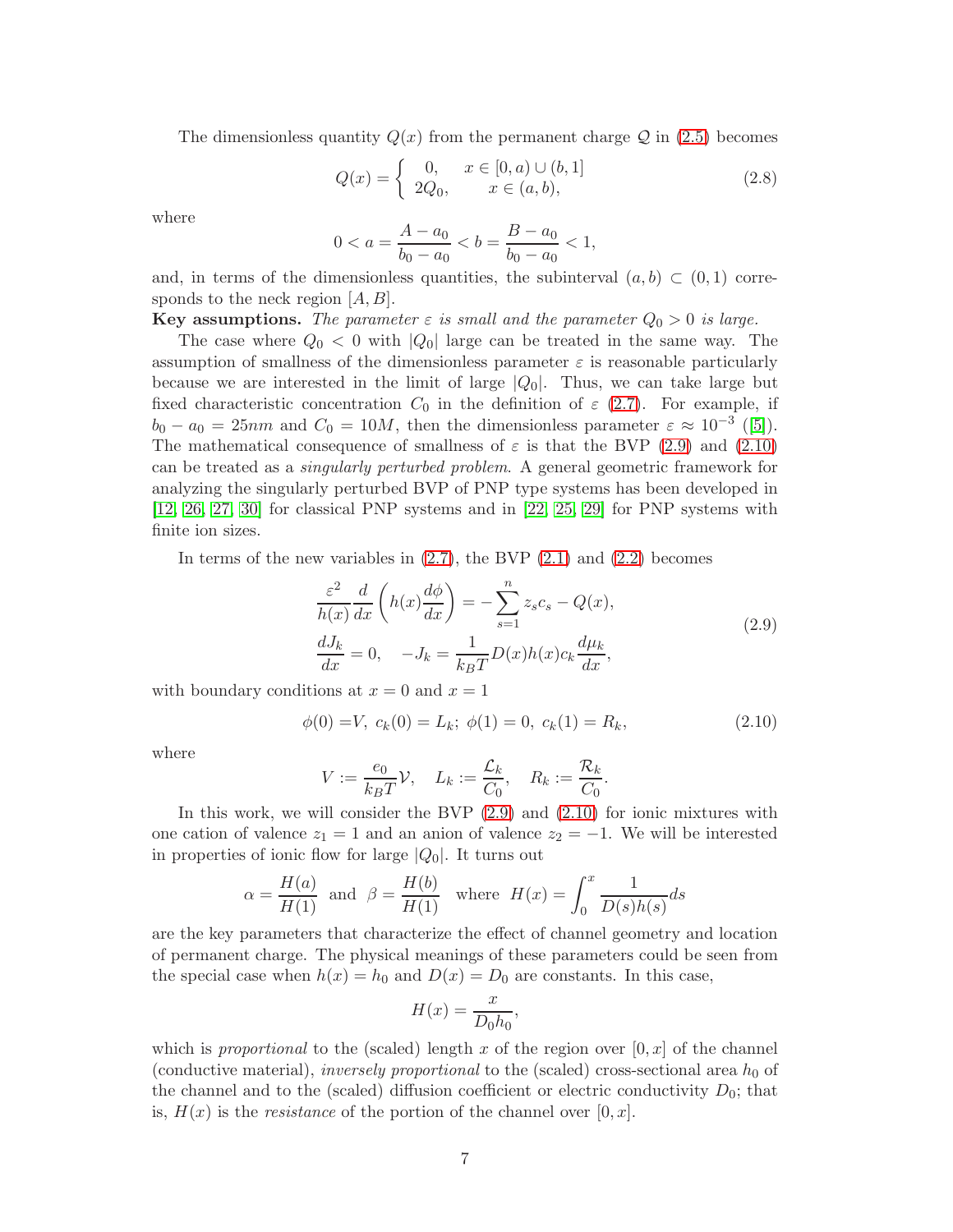# <span id="page-7-0"></span>3 Approximations of fluxes [\[45\]](#page-26-5).

We now recall the results on approximations of  $(\phi, c_1, c_2, J_1, J_2)$  and  $\mu_k$ 's from [\[45\]](#page-26-5) for the case where  $z_1 = 1$  and  $z_2 = -1$  with  $L_1 = L_2 = L$  and  $R_1 = R_2 = R$ .

Based on the assumptions that  $\varepsilon > 0$  is SMALL and  $Q_0 > 0$  is LARGE, one has expansions of fluxes in  $\varepsilon$  and in  $\nu = 1/Q_0$  near  $\varepsilon = 0$  and  $\nu = 0$ .

First, one expands the fluxes in  $\varepsilon$  as

$$
J_1(\varepsilon;\nu) = J_1(\nu) + O(\varepsilon)
$$
 and  $J_2(\varepsilon) = J_2(\nu) + O(\varepsilon)$ ,

where  $J_k(\nu)$ , depending also on the parameters  $(V, L, R, H(1), \alpha, \beta)$ , are the zeroth order in  $\varepsilon$  terms of the fluxes. Then, one expands  $J_k(\nu)$  about  $\nu$  as

$$
J_1(\nu) = J_{10} + J_{11}\nu + O(\nu^2)
$$
 and  $J_2(\nu) = J_{20} + J_{21}\nu + O(\nu^2)$ .

Thus,

$$
J_1(\varepsilon; \nu) = J_{10} + J_{11}\nu + O(\nu^2, \varepsilon) \text{ and } J_2(\varepsilon; \nu) = J_{20} + J_{21}\nu + O(\nu^2, \varepsilon). \tag{3.1}
$$

Note that  $J_{10}$  and  $J_{20}$ , depending on  $(V, L, R, H(1), \alpha, \beta)$ , contain the leading order effect of the *small*  $\nu$  (or equivalently, *large*  $Q_0$ ).

The following result is established in [\[45\]](#page-26-5).

<span id="page-7-1"></span>Proposition 3.1. One has

<span id="page-7-2"></span>
$$
J_{10} = 0,
$$
  
\n
$$
J_{11} = \frac{1}{2H(1)(\beta - \alpha)} \left( \frac{(1 - \beta)L + \alpha R}{(1 - \beta)\sqrt{e^V L} + \alpha \sqrt{R}} \right)^2 (e^V L - R);
$$
  
\n
$$
J_{20} = \frac{2\sqrt{LR}}{H(1)} \frac{1}{(1 - \beta)\sqrt{L} + \alpha\sqrt{e^{-V}R}} (\sqrt{e^{-V} L} - \sqrt{R}),
$$
  
\n
$$
J_{21} = \frac{(1 - \beta)L + \alpha R}{2H(1)(\beta - \alpha)(\sqrt{e^{-V} L} - \sqrt{R})((1 - \beta)\sqrt{L} + \alpha\sqrt{e^{-V} R})^3} \left\{-2(\beta - \alpha)^2(\sqrt{e^{-V} L} - \sqrt{R})^2\sqrt{e^{-V} LR} + ((1 - \beta)L + \alpha R)(L - Re^{-V}) \left[ \frac{(1 - \beta)L + \alpha R}{2} \sqrt{e^{-V} \ln \frac{L}{e^V R}} - ((1 - \beta)\sqrt{L} + \alpha \sqrt{e^{-V} R})(\sqrt{e^{-V} L} - \sqrt{R}) \right] \right\}.
$$
\n(3.2)

A distinct implication of  $J_{10} = 0$  in Proposition [3.1](#page-7-1) is that large (positive) permanent charge  $Q_0$  (or small  $\nu = 1/Q_0$ ) inhibits the cation flux. We will provide a detailed discussion in Section [4](#page-8-0) on what happens to the internal dynamics that is consistent with this conclusion.

To this end, we recall another immediate consequence of [\(3.2\)](#page-7-2) (see [\[45\]](#page-26-5) for more).

<span id="page-7-3"></span>**Corollary 3.2.** [Current Saturation] For large permanent charge  $Q_0$  (small  $\nu =$  $1/Q_0$ ) and to the leading order terms in  $\nu$ , each individual fluxes  $J_k$ 's, and hence, the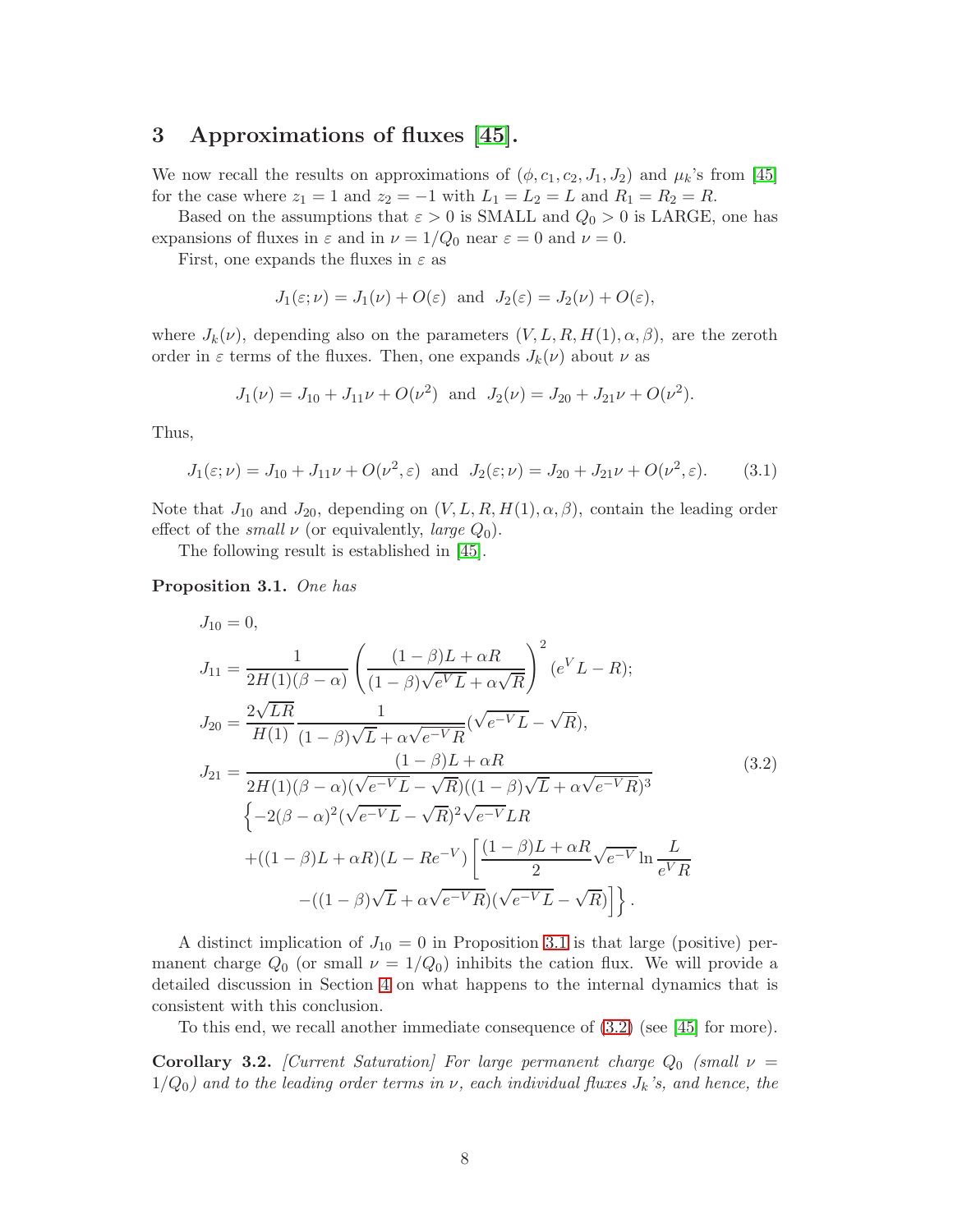total current I saturate as  $|V| \rightarrow \infty$ ; more precisely, one has

$$
\lim_{V \to +\infty} J_{20} = -\frac{1}{1-\beta} \frac{2R}{H(1)}, \quad \lim_{V \to -\infty} J_{20} = \frac{1}{\alpha} \frac{2L}{H(1)},
$$
\n
$$
\lim_{V \to +\infty} J_{11} = -\lim_{V \to +\infty} J_{21} = \frac{1}{(1-\beta)^2} \frac{((1-\beta)L + \alpha R)^2}{2H(1)(\beta - \alpha)},
$$
\n
$$
\lim_{V \to -\infty} J_{11} = -\lim_{V \to -\infty} J_{21} = -\frac{1}{\alpha^2} \frac{((1-\beta)L + \alpha R)^2}{2H(1)(\beta - \alpha)}.
$$
\n(3.3)

 $\Box$ 

Proof. All the above (finite) limits can be derived from [\(3.2\)](#page-7-2) easily.

Note this is NOT the case if the permanent charge is small ([\[23\]](#page-24-14)).

# <span id="page-8-0"></span>4 Internal dynamics for  $J_{10} = 0$ .

It follows from the Nernst-Planck equation in [\(2.9\)](#page-6-1) that

$$
J_1 \int_0^1 \frac{k_B T}{D_1(x)h(x)c_1(x)} dx = \mu_1(0) - \mu_1(1).
$$

Thus,  $J_1$  has the same sign as that of  $\mu_1(0)-\mu_1(1)$ ; in particular, if  $\mu_1(0)-\mu_1(1) \neq 0$ , then  $J_1 \neq 0$ .

For the setup of this paper, there are three regions of permanent charge  $Q(x)$ :  $Q(x) = 0$  for  $x \in [0, a)$  and  $x \in (b, 1]$  and  $Q(x) = 2Q_0$  for  $x \in [a, b]$  with large  $Q_0$  or small v with  $\nu = 1/Q_0$ . A major consequence of large  $Q_0$  is, from Proposition [3.1,](#page-7-1) up to the leading order in  $\nu = 1/Q_0$  and in  $\varepsilon$ , the flux of cation is  $J_{10} = 0$ , even if the transmembrane potential  $\mu_1(0) - \mu_1(1) \neq 0$ . We will reveal the internal dynamics that lead to this conclusion. To do so, we will discuss what happens over each subinterval based on the approximated (of zeroth order in  $\varepsilon$ ) functions of profiles. Let

$$
(\phi(x;\varepsilon,\nu),c_k(x;\varepsilon,\nu),J_k(\varepsilon,\nu))=(\phi(x;\nu),c_k(x;\nu),J_k(\nu))+O(\varepsilon) \qquad (4.1)
$$

be the solution of the BVP [\(2.9\)](#page-6-1) and [\(2.10\)](#page-6-2). For  $\nu > 0$  small, one has the following expansions

<span id="page-8-2"></span><span id="page-8-1"></span>
$$
J_1(\nu) = J_{10} + J_{11}\nu + O(\nu^2),
$$

where  $J_{10} = 0$  and  $J_{11}$  are given in [\(3.2\)](#page-7-2). We will also provide figures for the profiles of rescaled electrical potential  $\phi(x; \nu)$ , cation concentration  $c_1(x; \nu)$  and electrochemical potential  $\mu_1(x; \nu)$  of cation, respectively. The parameter values used are

$$
e_0 = 1.6022 \times 10^{-19} \ (C), \ k_B = 1.3806 \times 10^{-23} \ (JK^{-1}), \ T = 273.16 \ (K),
$$
  
\n
$$
\mathcal{V} = 0.01 \ (V), \ \mathcal{L} = 0.5 \ (M), \ \mathcal{R} = 10^{-5} \ (M), \ \mathcal{Q}_0 = 10^8 \ (M), \ C_0 = 1 \ (M),
$$
  
\n
$$
a_0 = 0, \ b_0 = 10 \ (nm), \ A = 1/3 \ (nm), \ B = 1/2 \ (nm).
$$
\n(4.2)

In terms of the dimensionless parameters,

$$
V \approx 0.425, L = 0.5, R = 10^{-5} \approx 0, a = \frac{1}{3}, b = \frac{1}{2}, \nu = 10^{-8} \approx 0,
$$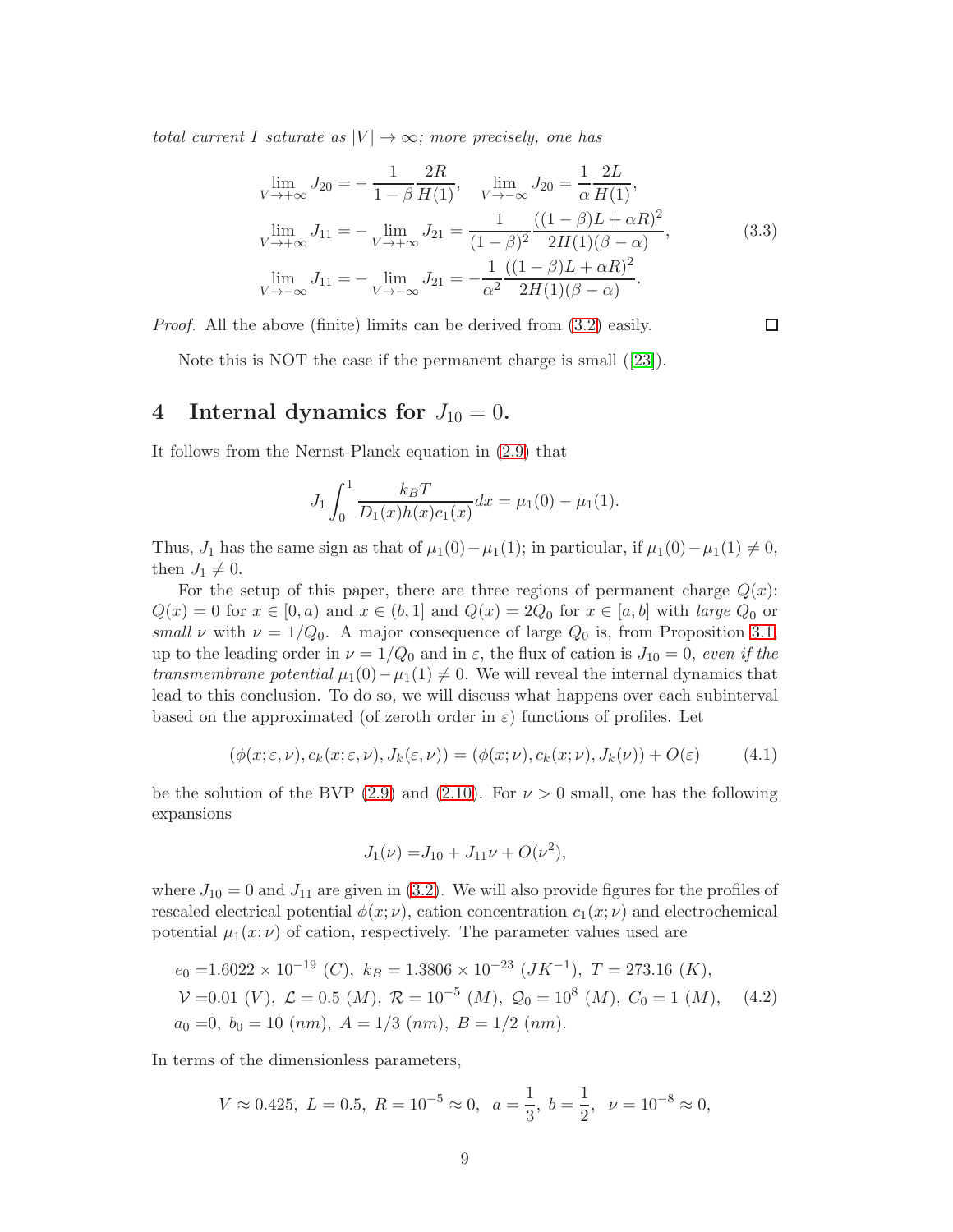The scaled cross-sectional area  $h(x)$  is taken to be

$$
h(x) = \begin{cases} \pi(-x+r_0+a)^2, & x \in (0,a) \\ \pi r_0^2, & x \in (a,b) \\ \pi(x+r_0-b)^2, & x \in (b,1). \end{cases}
$$

The same setup will be used for figures in Section [5.](#page-15-1)

Notice that the whole interval is  $(0, 1)$ , and it is divided into three subintervals  $(0, a), (a, b)$  and  $(b, 1)$ . Permanent charge is located over  $(a, b)$ . The radius of the neck of ion channel is c. In the figures, we let  $r_0 = 0.5$ . We make plots of each function in interval (0, 1), also in every subintervals.

### 4.1 Internal dynamics over the interval  $(0, a)$

The leading order terms of  $(\phi, c_1)$  in [\(4.1\)](#page-8-1) are derived in [\[45\]](#page-26-5). One has

Proposition 4.1. For  $x \in (0, a)$ ,

$$
\phi(x;\nu) = \phi_0(x) + \phi_1(x)\nu + O(\nu^2) \text{ with}
$$
  
\n
$$
\phi_0(x) = V - \ln\left(1 - \frac{J_{20}}{2L}H(x)\right), \quad \phi_1(x) = -\frac{c_{11}(x)}{c_{10}(x)} + \frac{2J_{11}}{J_{20}}\ln\frac{c_{10}(x)}{L};
$$
  
\n
$$
c_{10}(x) = L - \frac{J_{20}}{2}H(x), \quad c_{11}(x) = -\frac{J_{11} + J_{21}}{2}H(x);
$$
  
\n
$$
\mu_{10}(x) = \mu_{10}(0) = V + \ln L, \quad \mu_{11}(x) = 2\frac{J_{11}}{J_{20}}\ln\frac{c_{10}(x)}{L}.
$$

Figure 1 shows the profiles of  $c_1(x; \nu)$ ,  $\phi(x; \nu)$  and  $\mu_1(x; \nu)$  over the interval  $(0, a)$ . The following is then a direct consequence.

**Corollary 4.2.** Over the interval  $(0, a)$ ,  $c_{10}(x) = O(1)$  and  $\mu'_{10}(x) = 0$ , and hence, one has  $J_{10} = 0$ .

## 4.2 Internal dynamics over the interval  $(a, b)$

It follows again from [\[45\]](#page-26-5) that one has the following approximations.

<span id="page-9-0"></span>**Proposition 4.3.** For  $x \in (a, b)$ ,

$$
\phi(x; \nu) = -\ln \nu + \phi_0(x) + \phi_1(x)\nu + O(\nu^2) \quad with
$$
  
\n
$$
\phi_0(x) = \ln R - 2\ln B_0 + \ln 2,
$$
  
\n
$$
\phi_1(x) = \phi_1^a - A_0 + \frac{J_{20}}{2}(H(x) - H(a));
$$
  
\n
$$
c_{10}(x) = 0, \quad c_{11}(x) = \frac{1}{2}A_0^2 - J_{11}(H(x) - H(a)),
$$
  
\n
$$
\mu_{10}(x) = \ln R - 2\ln B_0 + \ln 2 + \ln \left(\frac{1}{2}A_0^2 - J_{11}(H(x) - H(a))\right),
$$
  
\n
$$
\mu_{11}(x) = \phi_1^a - A_0 + \frac{J_{20}}{2}(H(x) - H(a)),
$$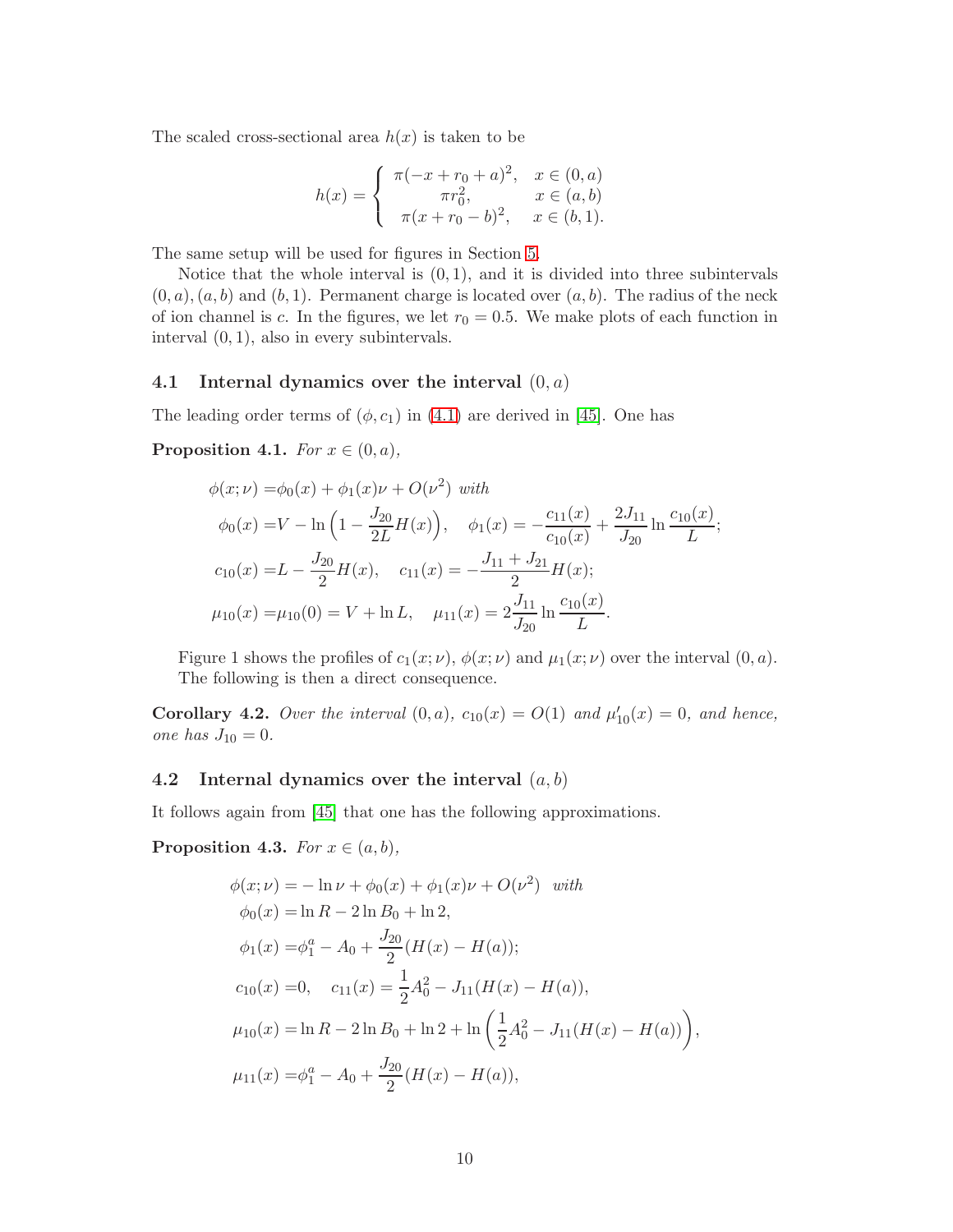

Figure 1: Profiles of  $c_1(x; \nu)$ ,  $\phi(x; \nu)$ , and  $\mu_1(x; \nu)$  over interval [0, a]. Note that  $\mu'_{10}(x) = 0$  but  $\mu'_{1}(x; \nu) = \mu'_{11}(x)\nu + O(\nu^{2}) \neq 0$  as shown in the figure.

where

$$
A_0 = \frac{\sqrt{e^V L}}{(1 - \beta)\sqrt{e^V L} + \alpha\sqrt{R}}((1 - \beta)L + \alpha R),
$$
  
\n
$$
B_0 = \frac{\sqrt{R}}{(1 - \beta)\sqrt{e^V L} + \alpha\sqrt{R}}((1 - \beta)L + \alpha R),
$$
  
\n
$$
A_1 = \frac{2(\beta - \alpha)^2 (L - A_0)^2 - \alpha^2 (A_0^2 - B_0^2) \ln \frac{B_0 L}{A_0 R}}{4(\beta - \alpha)((1 - \beta)L + \alpha R)(L - A_0)} A_0 B_0,
$$
  
\n
$$
B_1 = -\frac{(1 - \beta) (2(\beta - \alpha)^2 (L - A_0)^2 - \alpha^2 (A_0^2 - B_0^2) \ln \frac{B_0 L}{A_0 R})}{4\alpha(\beta - \alpha)((1 - \beta)L + \alpha R)(L - A_0)} A_0 B_0,
$$
  
\n
$$
\phi_1^a = \frac{\ln \frac{B_0}{R}}{\ln \frac{B_0 L}{A_0 R}} \left( 2\left(\frac{B_1}{B_0} - \frac{A_1}{A_0}\right) + \frac{\beta - \alpha}{\alpha}(L - A_0) \right) - 2\frac{B_1}{B_0} - \frac{\beta}{\alpha}(L - A_0) + L.
$$

Figure 2 includes the profiles of  $c_1(x; \nu)$ ,  $\phi(x; \nu)$ , and  $\mu_1(x; \nu)$  over interval [a, b]. One has the following immediate consequence.

**Corollary 4.4.** Over the interval  $(a, b)$ ,  $c_{10}(x) = 0$ , and hence,  $J_{10} = 0$ . Furthermore,  $\mu_{10}(a) = V + \ln L$  and  $\mu_{10}(b) = \ln R$ . As  $R \to 0$ ,  $\mu_{10}(a) - \mu_{10}(b) \to \infty$ .

Proof. It follows from Proposition [4.3](#page-9-0) directly.

 $\Box$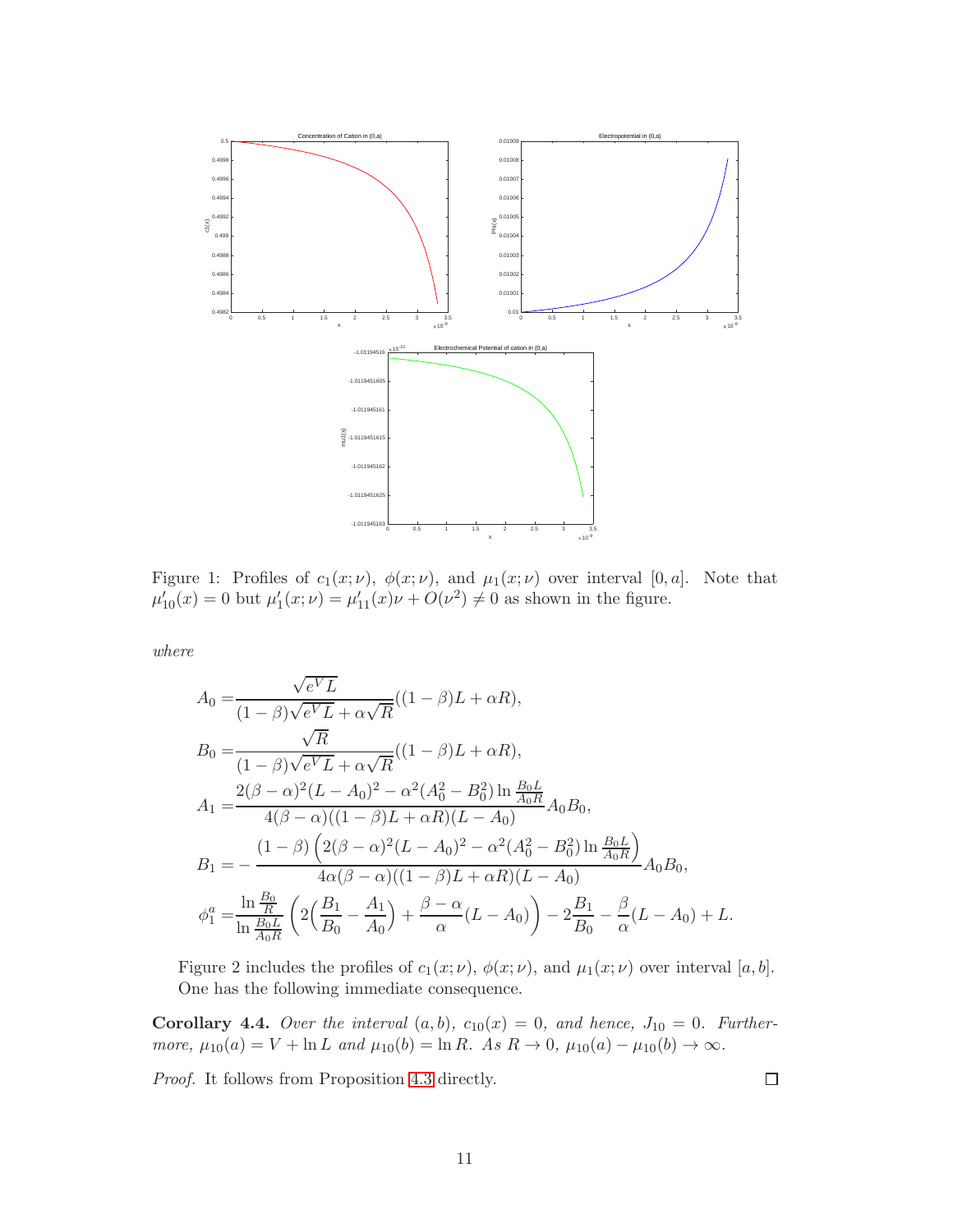

Figure 2: Profiles of  $c_1(x; \nu)$ ,  $\phi(x; \nu)$ ,  $\mu_1(x; \nu)$  over interval [a, b]. Note that  $c_{10}(x) = 0$ but  $c_1(x; \nu) = c_{10}(x) + c_{11}(x)\nu + O(\nu^2) = c_{11}(x)\nu + O(\nu^2) \neq 0$  as shown in the figure. Also note the large drop of  $\mu_1(x)$  over this interval due to that R is taken to be small.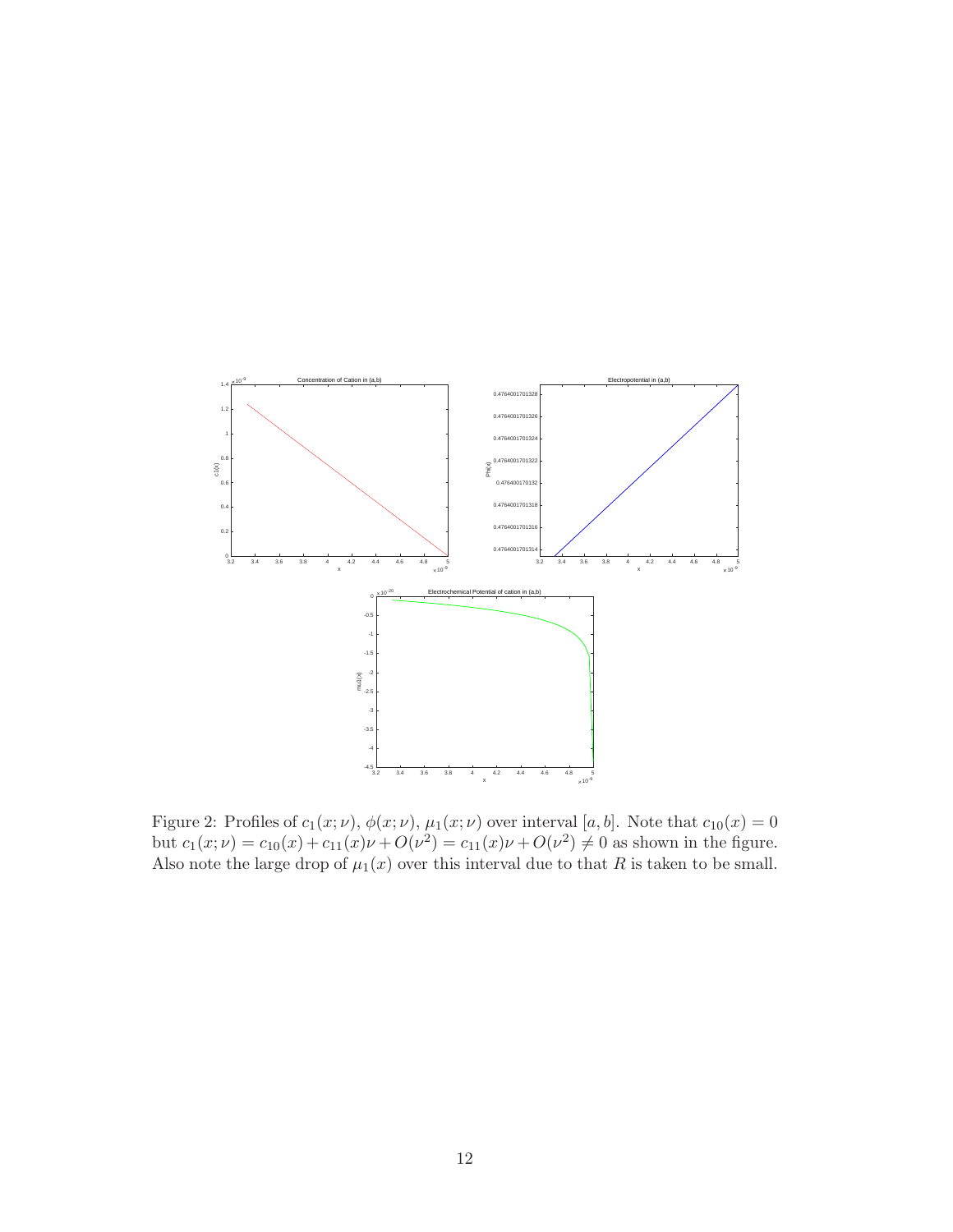# 4.3 Internal dynamics over the interval  $(b, 1)$

**Proposition 4.5.** For  $x \in (b, 1)$ ,

$$
\phi(x; \nu) = \phi_0(x) + \phi_1(x)\nu + O(\nu^2) \quad \text{with}
$$
  
\n
$$
\phi_0(x) = \ln R - \ln c_{10}(x),
$$
  
\n
$$
\phi_1(x) = \phi_1^b - \frac{1}{2} \left( B_0^2 - \frac{2B_1 - B_0^2}{B_0} \right) - \frac{B_0 c_{11}(x) - B_1 c_{10}(x)}{B_0 c_{10}(x)} + \frac{2J_{11}}{J_{20}} \ln \frac{c_{10}(x)}{B_0};
$$
  
\n
$$
c_{10}(x) = B_0 - \frac{J_{20}}{2} (H(x) - H(b)), \quad c_{11}(x) = B_1 - \frac{J_{11} + J_{21}}{2} (H(x) - H(b));
$$
  
\n
$$
\mu_{10}(x) = \mu_{10}(1) = \ln R, \quad \mu_{11}(x) = \phi_1(x) + \frac{c_{11}(x)}{c_{10}(x)},
$$

where

$$
\phi_1^b = \frac{\ln \frac{B_0}{R}}{\ln \frac{B_0 L}{A_0 R}} \left( 2 \left( \frac{B_1}{B_0} - \frac{A_1}{A_0} \right) + \frac{\beta - \alpha}{\alpha} (L - A_0) \right) - 2 \frac{B_1}{B_0} + B_0.
$$

Figure 3 shows the profiles of  $c_1(x; \nu)$ ,  $\phi(x; \nu)$ , and  $\mu_1(x; \nu)$  over interval [b, 1].



Figure 3: Profiles of  $c_1(x; \nu)$ ,  $\phi(x; \nu)$ , and  $\mu_1(x; \nu)$  on interval [b, 1]. Note that  $\mu'_{10}(x) = 0$  but  $\mu'_{1}(x; \nu) = \mu_{10}(x) + \mu'_{11}(x)\nu + O(\nu^{2}) = \mu'_{11}(x)\nu + O(\nu^{2}) \neq 0.$ 

**Corollary 4.6.** Over the interval  $(b, 1)$ , noting  $B_0 = O(\sqrt{R})$ ,  $c_{10}(x) = O(1)$  and  $\mu'_1(x) = 0$ , and hence,  $J_{10} = 0$ .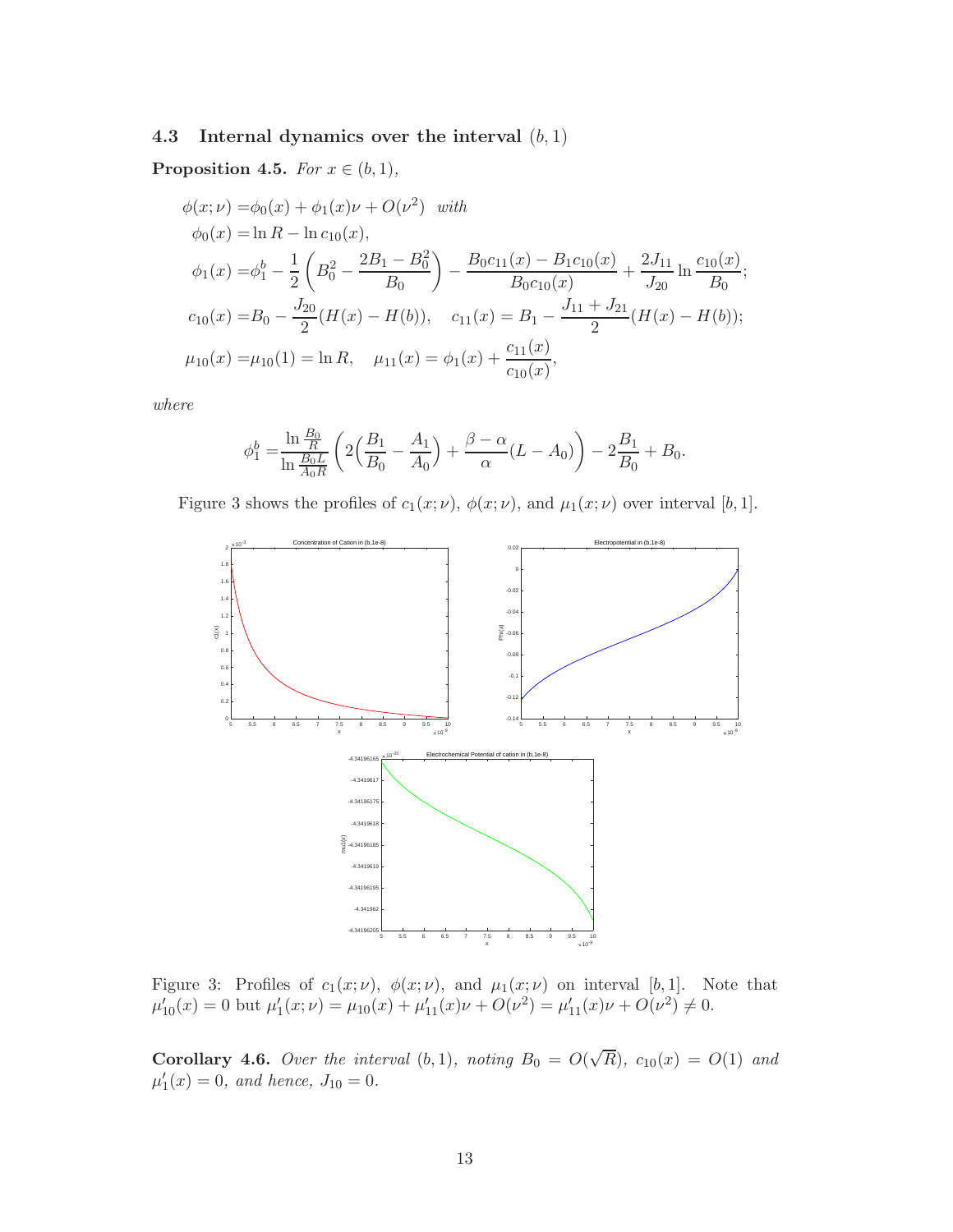## 4.4 Summary of mechanism for  $J_{10} = 0$ .

From the above discussion, we conclude that the mechanisms for  $J_{10} = 0$  are different over each subintervals. More precisely, one has that,

- over the first interval  $(0, a)$ ,  $J_{10} = 0$  is the result of *constant* electrochemical potential  $\mu_{10}(x) = \mu_{10}(0) = \mu_{10}(a)$  (so that  $\mu'_{10}(x) = 0$ ) while  $c_{10}(x) \neq 0$ ;
- over the last interval  $(b, 1)$ , similar to that over the first interval  $(0, a)$ ,  $\mu_{10}(x) =$  $\mu_{10}(1)$  so that  $\mu'_{10}(x) = 0$  while  $c_{10}(x) \neq 0$ , and, for R small,  $c_{10}(x) = O(\sqrt{R})$ over this interval;
- over the middle interval  $(a, b)$  where permanent charge is not zero and large, the electrochemical potential  $\mu_{10}(x)$  is not a constant so that  $\mu'_{10}(x) \neq 0$ , however,  $c_{10}(x) = 0$ , in particular, the drop of  $\mu_{10}(x)$  over this interval equals the transmembrane electrochemical potentials, that is,  $\mu_{10}(a) - \mu_{10}(b) = \mu_1(0) - \mu_1(1)$ .

Here we provide the profiles of concentration (Fig. 4), electrical potential (Fig. 5) and electrochemical potential (Fig. 6) over the whole interval [0, 1].

The figures of  $c_1(x)$  and  $\phi(x)$  over interval  $(0, x_0)$  are not continue, because we make the plots of system [\(2.1\)](#page-3-1) with  $\varepsilon = 0$ . For the limiting system at  $x = a$  and  $x = b$ , there are two fast layers,  $c_1(x)$  and  $\phi(x)$  changes very fast, but  $\mu_1(x)$  keeps the same value in fast layers. Recall that  $\mu_1^{\delta} = \mu_1(0) - \mu_1(1) = k_B T(V + \ln L - \ln R)$ , if  $R = 10^{-5}$ ,  $\mu_1^{\delta} \sim 2.5902 \times 10^{-23}$ .



Figure 4: Profile of  $c_1(x; \nu)$  over [0,1]. Note that  $c_{10}(x) = 0$  for  $x \in (a, b)$  and, for  $x \in (b, 1)$ ,  $c_{10}(x) = O(\sqrt{R})$  is not zero but small for  $R = 10^{-5}$  chosen for the numerics.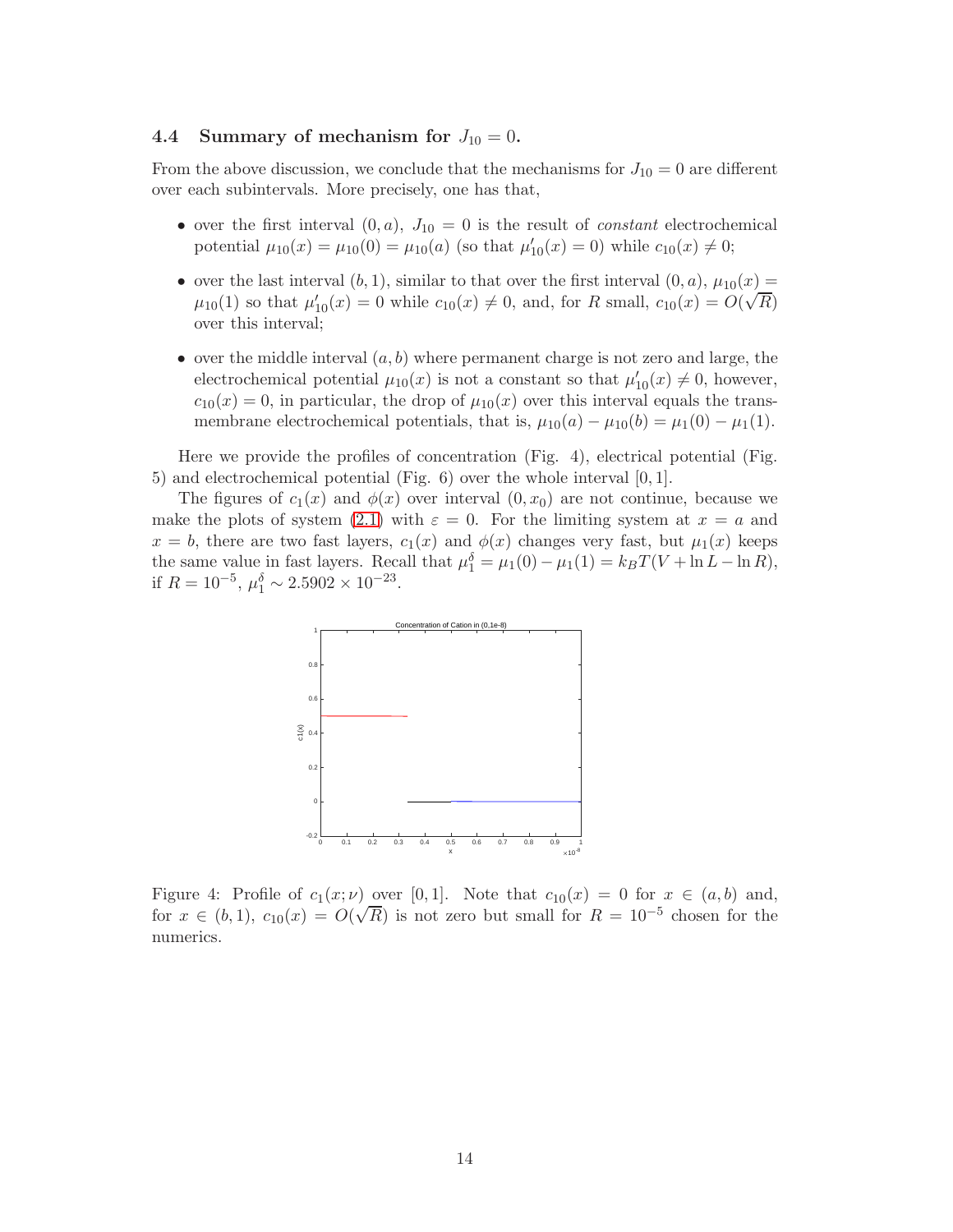

Figure 5: Profile of  $\phi(x; \nu)$  over [0, 1]



Figure 6: Profile of  $\mu_1(x;\nu)$  over [0,1]. Note the large drop of  $\mu_1$  over the interval  $(a, b) = (1/3, 1/2)$  and the nearly constant values over the other two subintervals.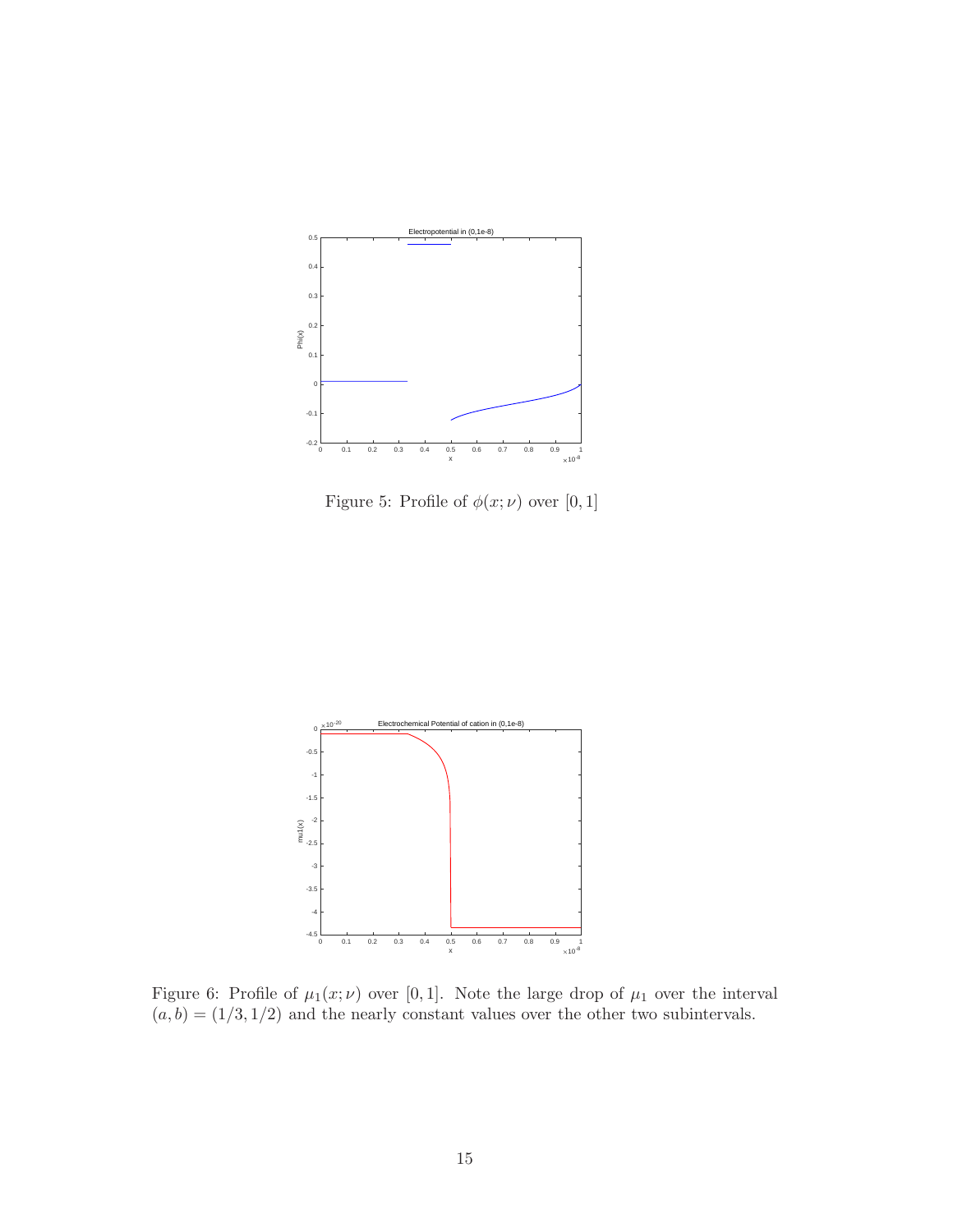# <span id="page-15-1"></span>5 Declining phenomenon and internal dynamics

In this section, we will show that *large permanent charge is a mechanism for the* declining phenomenon described in the introduction. Recall that, by the declining phenomenon, we mean the following observed experimentally.

For fixed V and  $L_1 = L_2 = L$ , as  $R_1 = R_2 = R$  decreases to zero, the flux of counterion  $(J_2$  in the setting since  $Q_0 > 0$ ) decreases monotonically to zero.

This phenomenon is rather counterintuitive since the transmembrane electrochemical potential for the counter-ion

$$
\mu_2(0) - \mu_2(1) = z_2 V + \ln L_2 - \ln R_2 \to +\infty \text{ as } R_2 = R \to 0.
$$

### 5.1 Experimental phenomena are consistent with our analysis

The result in [\(3.2\)](#page-7-2) actually justifies the observation, up to the leading order  $J_{20}$  in  $\nu$ for  $\nu$  near 0 (or for  $Q_0 \rightarrow +\infty$ ); that is,

**Proposition 5.1.** The leading order term  $J_{20}$  of the flux is monotone and concave downward as a function of R and, as  $R \to 0$ ,  $J_{20} \to 0$ .

*Proof.* Indeed, from the expression of  $J_{20}$  in [\(3.2\)](#page-7-2) and treating  $J_{20}$  as a function of w where  $R = w^2$  for convenience, one has

$$
J_{20}(w) = \frac{\sqrt{L}}{2H(1)} \frac{\sqrt{e^{-V}L}w - w^2}{(1 - \beta)\sqrt{L} + \alpha\sqrt{e^{-V}}w}.
$$

It is clear that  $J_{20}(w) \to 0^+$  as  $w \to 0^+$ . Note that the derivative of  $J_{20}$  in w is

$$
J'_{20}(w) = \frac{1}{2H(1)} \frac{(1-\beta)L\sqrt{e^{-V}} - 2(1-\beta)\sqrt{L}w - \alpha\sqrt{e^{-V}}w^2}{[(1-\beta)\sqrt{L} + \alpha\sqrt{e^{-V}}w]^2}.
$$

Thus, from the expression of the numerator,

if w is smaller than some  $w_0$ , then  $J'_{20}(w) > 0$ ,

and hence, as  $w \to 0^+$  (or equivalently,  $R_2 = R \to 0$ ) monotonically over the interval  $[0, w_0], J_{20}(w) \to 0$  monotonically.

It is not hard to show that for  $R_2 = R \ge 0$  but smaller than some positive value, graph of  $J_{20}$  as a function of R is concave downward. the graph of  $J_{20}$  as a function of R is concave downward.

In Figure 7, the horizontal axis is for R and the vertical for  $J_{20}$ . We fix  $V = 0.425$ and  $L = 0.5$  as in [\(4.2\)](#page-8-2), and vary  $R \in (0, 10^{-3}]$ . The monotonicity and concave downward features of the graph are apparent.

<span id="page-15-0"></span>Remark 5.1. We comment that, for large permanent charge, the declining curve phenomenon occurs when the transmembrane electrochemical potential  $\mu_2(0) - \mu_2(1)$  is increasing to infinity in a particular way; that is, as  $R \to 0$ . If one increases the transmembrane electrochemical potential  $\mu_2(0)-\mu_2(1)$  in a different manner, for example, as  $|V| \to \infty$  or as  $L \to \infty$ , Corollary [3.2](#page-7-3) shows that the declining curve phenomenon does not happen.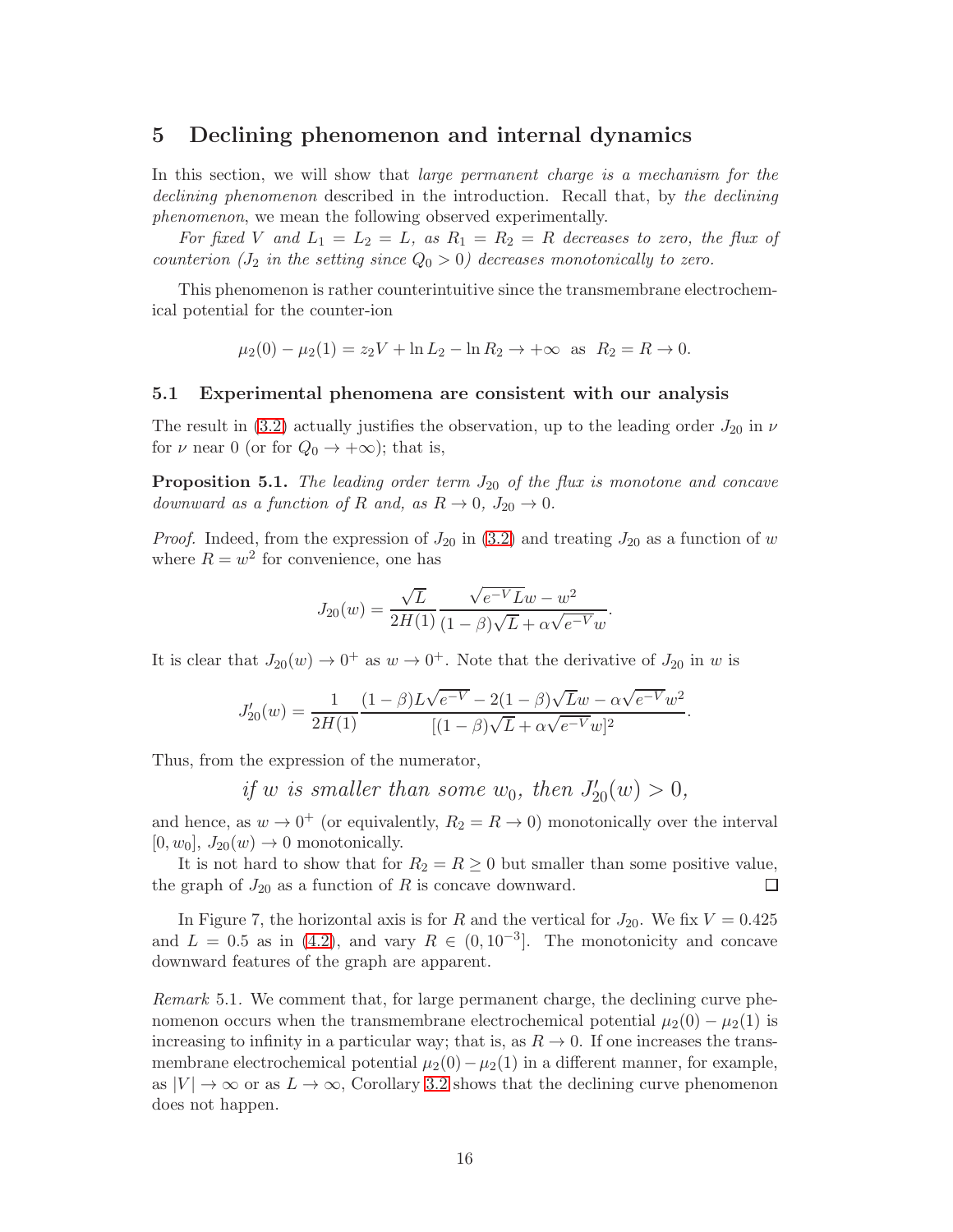

Figure 7: Declining curve:  $J_{20}$  vs R for  $R \in (0, 10^{-3}]$  with  $L = 0.5$  and  $V = 0.425$ .

It is also important to note that, when the next order term  $J_{21}\nu$  is considered, then, as  $R_2 = R \rightarrow 0$ ,  $J_{21} \rightarrow \infty$ . But, if  $R \rightarrow 0$  and  $\nu \ln R \rightarrow 0$ , then  $J_{21}\nu \rightarrow 0$ . Thus, only when  $\nu$  is very small  $(Q_0$  is very large), is the term  $J_{21}\nu$  not significant, and hence, the term  $J_{20}$  dominates the described behavior.  $\Box$ 

### 5.2 Mechanism of declining phenomena from the profiles

Recall, from the Nernst-Planck equation in [\(2.9\)](#page-6-1) that

$$
-J_2 = \frac{1}{k_B T} D_2(x) h(x) c_2(x) \frac{d}{dx} \mu_2(x).
$$

Since  $D_2(x)$  and  $h(x)$  are fixed, we will treat them as of order  $O(1)$  quantities so that they do not contribute much to the near zero flux scenario as  $R \to 0$ . Thus, as far as the near zero flux mechanism is concerned, one has

<span id="page-16-0"></span>
$$
-J_2 \approx c_2(x)\frac{d}{dx}\mu_2(x). \tag{5.1}
$$

One sees that the gradient of the electrochemical potential  $\frac{d}{dx}\mu_2(x)$  is the main driving force for the flux  $J_2$ . Intuitively, large drop of (or transmembrane) electrochemical potential  $\mu_2(0) - \mu_2(1)$  of  $\mu_2$  produces large flux  $J_2$ . In this sense, the declining curve phenomenon is rather counterintuitive. A careful look at [\(5.1\)](#page-16-0) reveals that there is only one possibility for the declining curve phenomenon; that is, whenever  $\frac{d}{dx}\mu_2(x)$  is large,  $c_2(x)$  has to be much smaller in order to produce a small flux  $|J_2|$ . We will apply the analytical results of the internal dynamics from  $(145)$  to show that this is indeed the case.

For our setup, there are three regions of permanent charge  $Q(x)$ :  $Q(x) = 0$  for  $x \in [0, a)$  and  $x \in (b, 1]$  and  $Q(x) = 2Q_0$  for  $x \in [a, b]$  with large  $Q_0$  or small  $\nu$  with  $\nu = 1/Q_0$ .

For fixed V and L,  $\mu_2(0) - \mu_2(1) = z_2V + \ln L - \ln R \approx -\ln R \gg 1$  for small R. We need to understand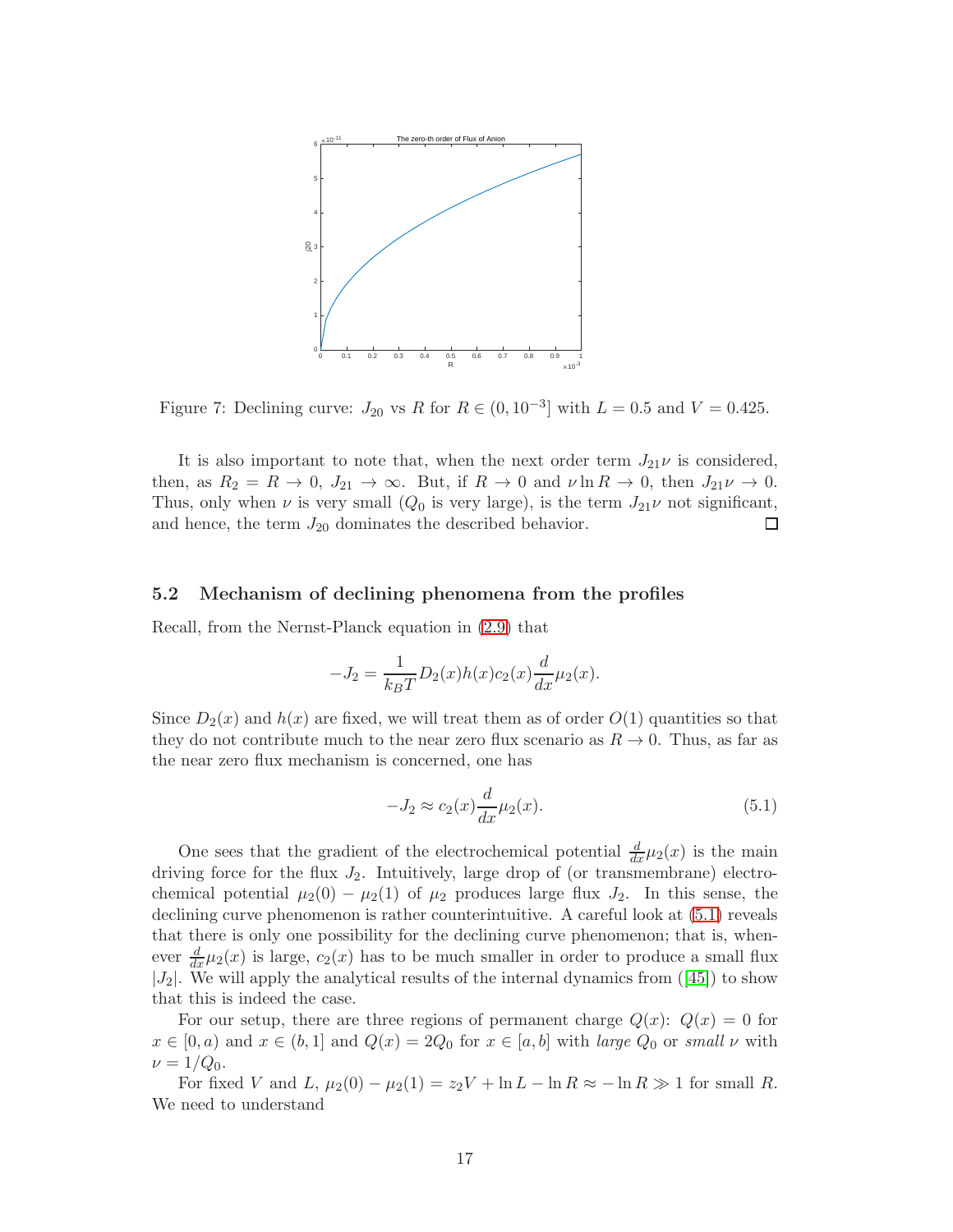(i) HOW the electrochemical potential  $\mu_2$  drops an order  $O(-\ln R) \gg 1$  over the interval  $x \in [0,1]$ ;

(ii) HOW  $J_2$  can be small, for small  $\nu$  and  $R$ , at every  $x \in [0.1]$ ;

(iii) Most importantly, HOW the above two things, with the constraint [\(5.1\)](#page-16-0), can happen simultaneously.

There are two small parameters  $\nu$  and R in our considerations. The relative sizes of these two parameters is relevant for the result. We will assume  $\nu \ln R \ll 1$ .

We now discuss what happens over each subinterval based on the approximated (of zeroth order in  $\varepsilon$ ) functions of profiles. To do so, let

$$
(\phi(x;\varepsilon,\nu),c_k(x;\varepsilon,\nu),J_k(\varepsilon,\nu))=(\phi(x;\nu),c_k(x;\nu),J_k(\nu))+O(\varepsilon)
$$

be the solution of the boundary value problem. For  $\nu > 0$  small, one has the following expansions

$$
J_2(\nu) = J_{20} + J_{21}\nu + O(\nu^2),
$$

where  $J_{20}$  and  $J_{21}$  are given in [\(3.2\)](#page-7-2). The expansions in  $\nu$  for  $\phi(x;\nu)$ ,  $c_1(x;\nu)$ , and  $c_2(x; \nu)$  are not *regular* and are qualitatively different over the subintervals  $(0, a)$ ,  $(a, b)$  and  $(b, 1)$ . They will be given explicitly in each subsection below for us to understand what happens over each subinterval.

### **5.2.1** Internal dynamics over the interval  $(0, a)$

The leading order terms of  $(\phi, c_2)$  are derived in [\[45\]](#page-26-5). One has

**Proposition 5.2.** For  $x \in (0, a)$ ,

$$
\phi(x;\nu) = \phi_0(x) + \phi_1(x)\nu + O(\nu^2) \text{ with}
$$
  
\n
$$
\phi_0(x) = V - \ln\left(1 - \frac{J_{20}}{2L}H(x)\right), \quad \phi_1(x) = -\frac{c_{21}(x)}{c_{20}(x)} + \frac{2J_{11}}{J_{20}}\ln\frac{c_{20}(x)}{L};
$$
  
\n
$$
c_{20}(x) = L - \frac{J_{20}}{2}H(x), \quad c_{21}(x) = -\frac{J_{11} + J_{21}}{2}H(x);
$$
  
\n
$$
\mu_{20}(x) = -V + 2\ln c_{20}(x) - \ln L, \quad \mu_{21}(x) = 2\left(\frac{c_{21}(x)}{c_{20}(x)} - \frac{J_{11}}{J_{20}}\ln\frac{c_{20}(x)}{L}\right).
$$

Figure 8 shows profiles of  $c_2(x; \nu)$ ,  $\phi(x; \nu)$  and  $\mu_2(x; \nu)$  over the interval  $(0, a)$ . **Corollary 5.3.** Over the interval  $(0, a)$ ,  $c_2(x; \nu) = O(1)$  BUT

$$
\mu'_2(x;\nu) = -\frac{J_{20}}{h(x)c_{20}(x)} + O(\nu \ln R) = O(\sqrt{R}, \nu \ln R).
$$

Therefore, from [\(5.1\)](#page-16-0),

$$
J_2 \approx c_2(x) \frac{d}{dx} \mu_2(x; \nu) = O(1)O(\sqrt{R}, \nu \ln R) = O(\sqrt{R}, \nu \ln R)
$$

and  $\mu_2(x)$  drops an order of  $O(\sqrt{R}, \nu \ln R)$  over the interval  $(0, a)$ .

In particular, for zeroth order in  $\nu$ ,  $J_2 \approx J_{20} = O(\sqrt{R})$  and  $\mu'_2(x) = O(\sqrt{R})$  over the interval  $(0, a)$ .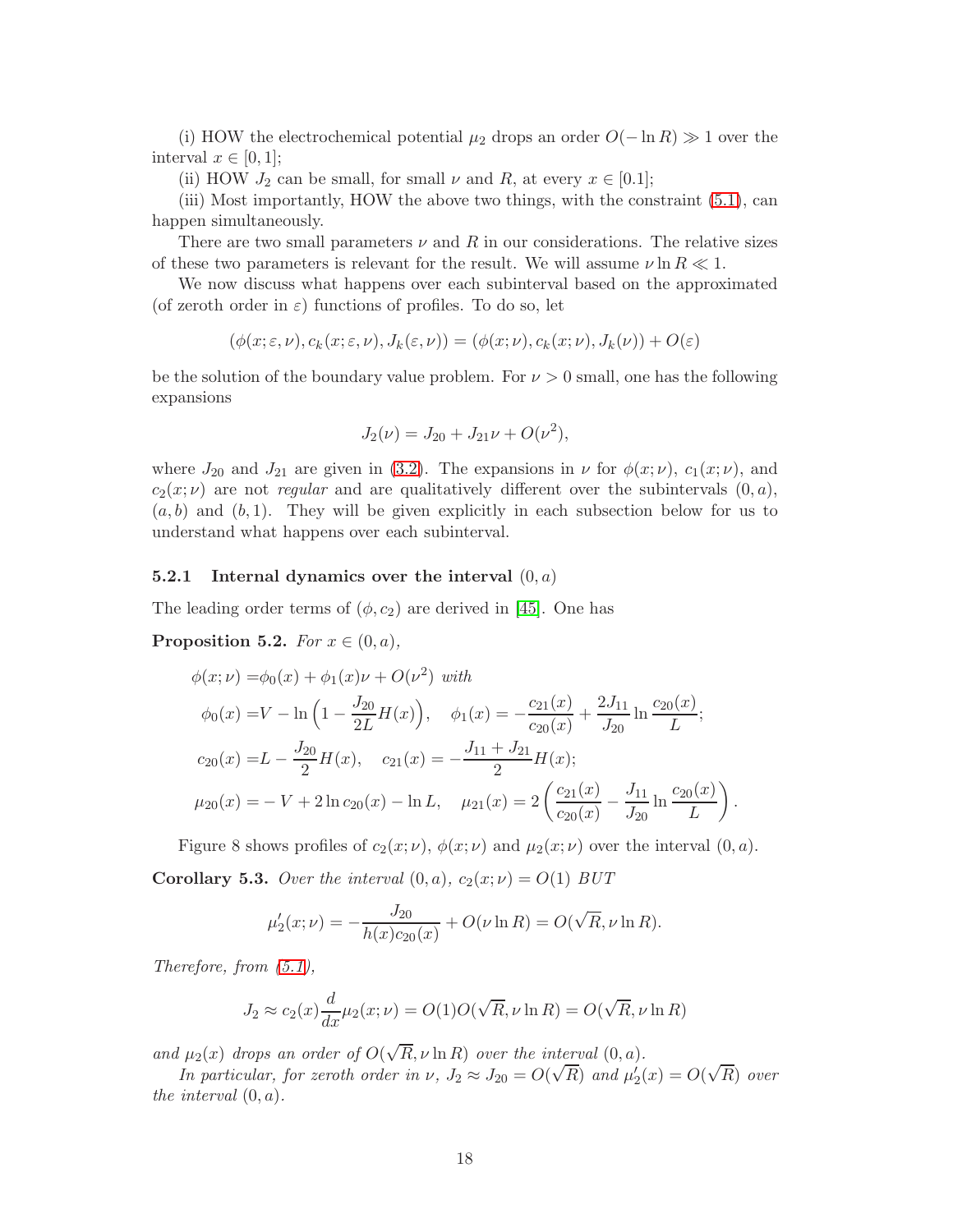

Figure 8: Profiles of  $c_k(x; \nu)$ ,  $\phi(x; \nu)$ , and  $\mu_k(x; \nu)$  over interval  $[0, a]$ .

# 5.2.2 Internal dynamics over the interval  $(a, b)$

It follows from [\[45\]](#page-26-5) that

Proposition 5.4. For  $x \in (a, b)$ ,

$$
\phi(x; \nu) = -\ln \nu + \phi_0(x) + \phi_1(x)\nu + O(\nu^2) \quad with
$$
  
\n
$$
\phi_0(x) = \ln R - 2\ln B_0 + \ln 2,
$$
  
\n
$$
\phi_1(x) = \phi_1^a - A_0 + \frac{J_{20}}{2}(H(x) - H(a));
$$
  
\n
$$
c_2(x; \nu) = \frac{1}{\nu} + \left(\frac{1}{2}A_0^2 - J_{11}(H(x) - H(a))\right)\nu + O(\nu^2);
$$
  
\n
$$
\mu_{20}(x) = -\ln R + 2\ln B_0 - \ln 2,
$$
  
\n
$$
\mu_{21}(x) = -\phi_1^a + A_0 - \frac{J_{20}}{2}(H(x) - H(a)),
$$
  
\n
$$
\mu_{22}(x) = \frac{1}{2}A_0^2 - J_{11}(H(x) - H(a));
$$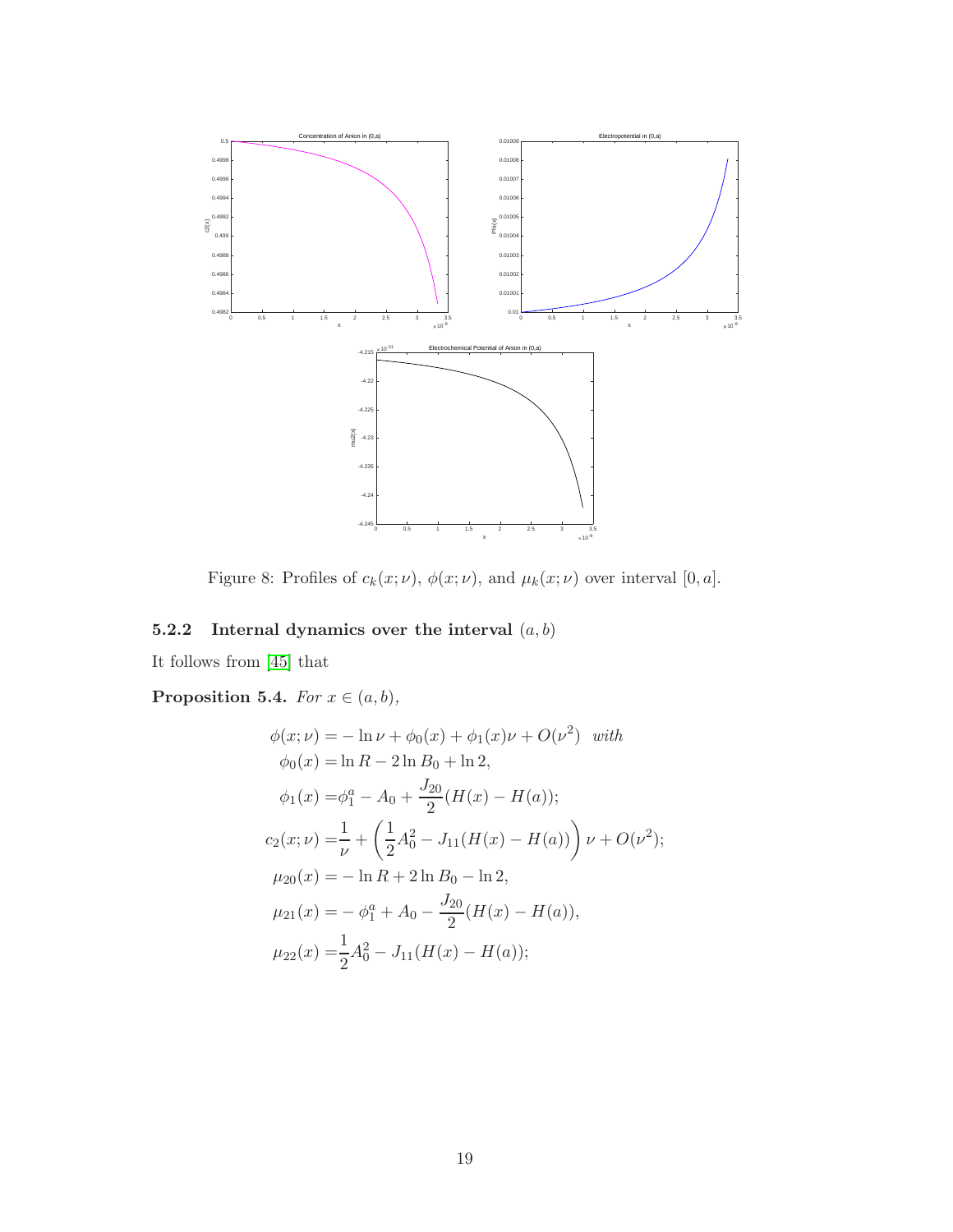where

$$
A_0 = \frac{\sqrt{eV}L((1-\beta)L+\alpha R)}{(1-\beta)\sqrt{eV}L+\alpha\sqrt{R}}, \qquad B_0 = \frac{\sqrt{R}((1-\beta)L+\alpha R)}{(1-\beta)\sqrt{eV}L+\alpha\sqrt{R}},
$$
  
\n
$$
A_1 = \frac{2(\beta-\alpha)^2(L-A_0)^2-\alpha^2(A_0^2-B_0^2)\ln\frac{B_0L}{A_0R}}{4(\beta-\alpha)((1-\beta)L+\alpha R)(L-A_0)}A_0B_0,
$$
  
\n
$$
B_1 = -\frac{(1-\beta)\left(2(\beta-\alpha)^2(L-A_0)^2-\alpha^2(A_0^2-B_0^2)\ln\frac{B_0L}{A_0R}\right)}{4\alpha(\beta-\alpha)((1-\beta)L+\alpha R)(L-A_0)}A_0B_0,
$$
  
\n
$$
\phi_1^a = \frac{\ln\frac{B_0}{R}}{\ln\frac{B_0L}{A_0R}}\left(2\left(\frac{B_1}{B_0}-\frac{A_1}{A_0}\right)+\frac{\beta-\alpha}{\alpha}(L-A_0)\right)-2\frac{B_1}{B_0}-\frac{\beta}{\alpha}(L-A_0)+L.
$$

The profiles of  $c_2(x; \nu)$ ,  $\phi(x; \nu)$ , and  $\mu_2(x; \nu)$  are shown in Figure 9.



Figure 9: Profiles of  $c_2(x; \nu)$ ,  $\phi(x; \nu)$ , and  $\mu_2(x; \nu)$  over interval [a, b]

Note that, over this interval,  $c_2(x; \nu)$  is *singular* in  $\nu$ . To understand what happens to the internal dynamics for anions over the interval  $(a, b)$ , we need to resolve this singularity by considering at least  $O(\nu)$ -terms.

Corollary 5.5. Over the interval  $(a, b)$ ,  $c_2(x; \nu) = O(1/\nu) \gg 1$  and  $\mu_2(x; \nu) =$  $O(\ln R) \gg 1$  BUT

$$
\mu'_2(x;\nu) \approx \mu'_{21}(x)\nu = -\frac{J_{20}}{2h(x)}\nu = O(\nu\sqrt{R}).
$$

Therefore, from [\(5.1\)](#page-16-0),

$$
J_2 \approx O(1/\nu)O(\nu\sqrt{R}) = O(\sqrt{R}) \text{ and } \mu_2(x;\nu) \text{ only drops } O(\nu\sqrt{R}) \text{ over } (a,b).
$$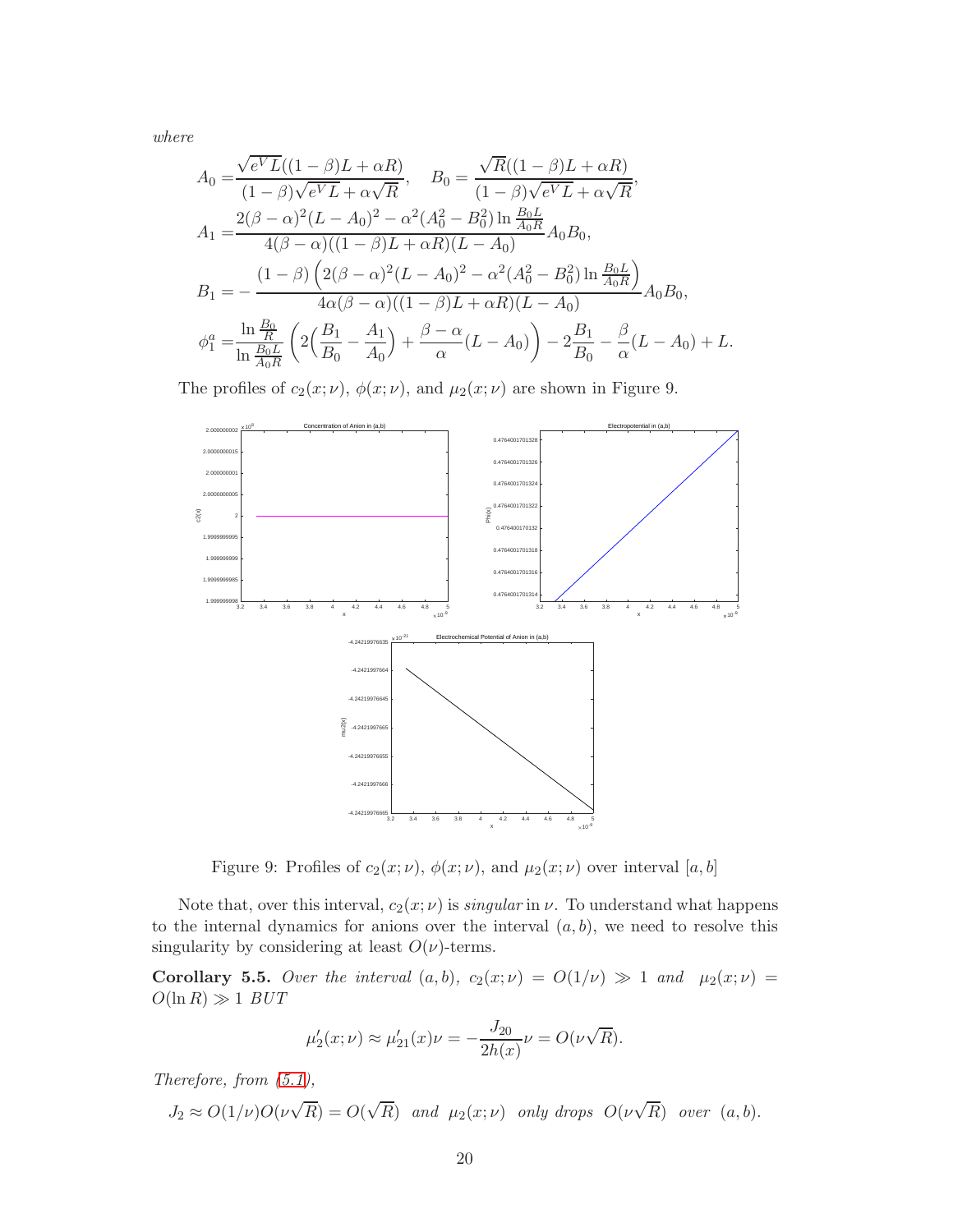Remark 5.2. Note that  $\mu_2(x)$  drops much less over the interval  $(a, b)$  than its drop over the interval  $(0, a)$ . But both drops are small and contribute nearly nothing to the total drop  $\mu_2(0) - \mu_2(1) = O(-\ln R) \gg 1$ . The only way to realize the large total drop  $\mu_2(0) - \mu_2(1)$  is that  $\mu_2(x)$  drops A LOT over the subinterval  $(b, 1)$ . Indeed, this is the case as claimed below. is the case as claimed below.

#### 5.2.3 Internal dynamics over the interval  $(b, 1)$

# **Proposition 5.6.** For  $x \in (b, 1)$ ,

$$
\phi(x; \nu) = \phi_0(x) + \phi_1(x)\nu + O(\nu^2) \quad with
$$
  
\n
$$
\phi_0(x) = \ln R - \ln c_{20}(x),
$$
  
\n
$$
\phi_1(x) = \phi_1^b - \frac{1}{2} \left( B_0^2 - \frac{2B_1 - B_0^2}{B_0} \right) - \frac{B_0 c_{21}(x) - B_1 c_{20}(x)}{B_0 c_{20}(x)} + \frac{2J_{11}}{J_{20}} \ln \frac{c_{20}(x)}{B_0};
$$
  
\n
$$
c_{20}(x) = B_0 - \frac{J_{20}}{2} (H(x) - H(b)), \quad c_{21}(x) = B_1 - \frac{J_{11} + J_{21}}{2} (H(x) - H(b));
$$
  
\n
$$
\mu_{20}(x) = 2 \ln c_{20}(x) - \ln R, \quad \mu_{21}(x) = \frac{c_{21}(x)}{c_{20}(x)} - \phi_1(x);
$$

where

$$
\phi_1^b = \frac{\ln \frac{B_0}{R}}{\ln \frac{B_0 L}{A_0 R}} \left( 2 \left( \frac{B_1}{B_0} - \frac{A_1}{A_0} \right) + \frac{\beta - \alpha}{\alpha} (L - A_0) \right) - 2 \frac{B_1}{B_0} + B_0.
$$

The profiles of  $c_2(x; \nu)$ ,  $\phi(x; \nu)$ , and  $\mu_2(x; \nu)$  over  $(b, 1)$  are shown in Figure 10.

**Corollary 5.7.** Over the interval  $(b,1)$ , noting  $B_0 = O(\sqrt{R})$ ,  $c_{20}(x)$  changes from  $c_{20}(b) = B_0 = O(\sqrt{R})$  to  $c_{20}(1) = R$  monotonically, and  $\mu_2(x)$  changes from  $\mu_2(b) =$  $O(1)$  to  $\mu_2(1) = \ln R$ .

Therefore, for  $x \in (b, 1)$ , from  $(5.1)$ ,

$$
J_2 \approx O(\sqrt{R}) \quad and \quad \mu_2(x) \quad drops \quad O(-\ln R) \quad over \quad (b, 1).
$$

<span id="page-20-0"></span>Remark 5.3. Note that, over this interval, the order of  $\mu'_2(x)$  varies in x from  $\mu'_2(b)$  =  $O(1)$  to  $\mu'_2(1) = O(1/\sqrt{R})$  but overall drops is  $O(-\ln R)$ . This is different from what happened over the intervals  $(0, a)$  and  $(a, b)$ .

#### 5.3 Summary of mechanism for declining phenomenon.

In summary, with the technical assumption that  $\nu \ln R \leq \sqrt{R}$ , we have, as  $R \to$  $0, J_2 = O(\sqrt{R})$  over the whole interval  $(0, 1)$  but with completely DIFFERENT scenarios over different subintervals  $(0, a)$ ,  $(a, b)$  and  $(b, 1)$ . More precisely,

(i) over the subinterval  $(0, a)$ , one has  $c_2(x) = O(1)$  but  $\mu'_2(x) = O(\sqrt{R}) \ll 1$ so that  $J_2 = O(\sqrt{R})$ ; (Note that the drop of  $\mu_2$  over the interval  $(0, a)$  is of order  $O(\sqrt{R})$ , which has nearly no contribution to the drop of  $\mu_2$  over the whole interval  $(0, 1)$ .)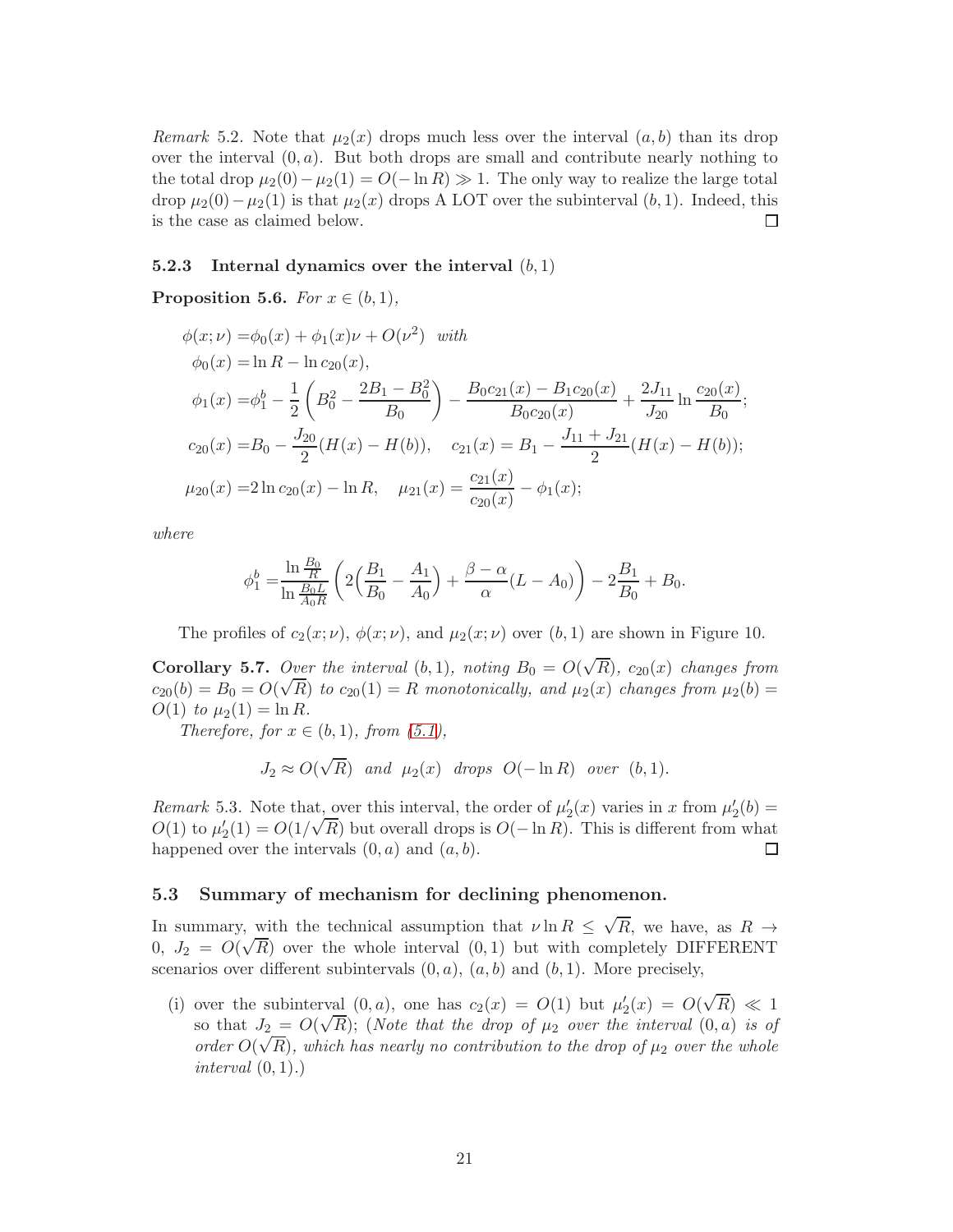

Figure 10: Profiles of  $c_2(x; \nu)$ ,  $\phi(x; \nu)$ , and  $\mu_2(x; \nu)$  over interval [b, 1]

- (ii) over the subinterval  $(a, b), c_2(x) = O(1/\nu)$  but  $\mu'_2(x) = O(\nu\sqrt{R}) \ll 1$  so that  $J_2 = O(\sqrt{R})$ ; (Note that the drop of  $\mu_2$  over the interval  $(a, b)$  is of order  $O(\nu\sqrt{R})$ , which is even smaller than that over the subinterval  $(0, a)$  and, of course, has nearly no contribution to the drop of  $\mu_2$  over the whole interval  $(0, 1).$
- (iii) over the subinterval  $(b, 1)$ , different from what happened over each of the previous two subintervals, the orders of  $c_2(x)$  and  $\mu'_2(x)$  are NOT uniform in  $x \in (b, 1)$ but the drop of  $\mu_2(x)$  of  $O(\ln R)$  is fully realized over this subinterval (see Remark [5.3\)](#page-20-0).

Here we provide the profiles of concentration (Fig. 11), electric field (Fig. 12) and electrochemical potential (Fig. 13) of the anion over the whole interval  $[0, 1]$ . The figures of  $c_k(x)$  and  $\phi(x)$  over interval  $(0, x_0)$  are not continue, because we make the plots of system [\(2.1\)](#page-3-1) with  $\varepsilon = 0$ . For the limiting system at  $x = a$  and  $x = b$ , there are two fast layers,  $c_k(x)$  and  $\phi(x)$  changes very fast, but  $\mu_k(x)$  keeps the same value in fast layers. Recall that  $\mu_2^{\delta} = \mu_2(0) - \mu_2(1) = k_B T(-V + \ln L - \ln R)$ , if  $R = 10^{-5}$ , then  $\mu_2^{\delta} \sim 2.4780 \times 10^{-31}$ , that's why in the last figure,  $\mu_2(x)$  can not reach the infinity.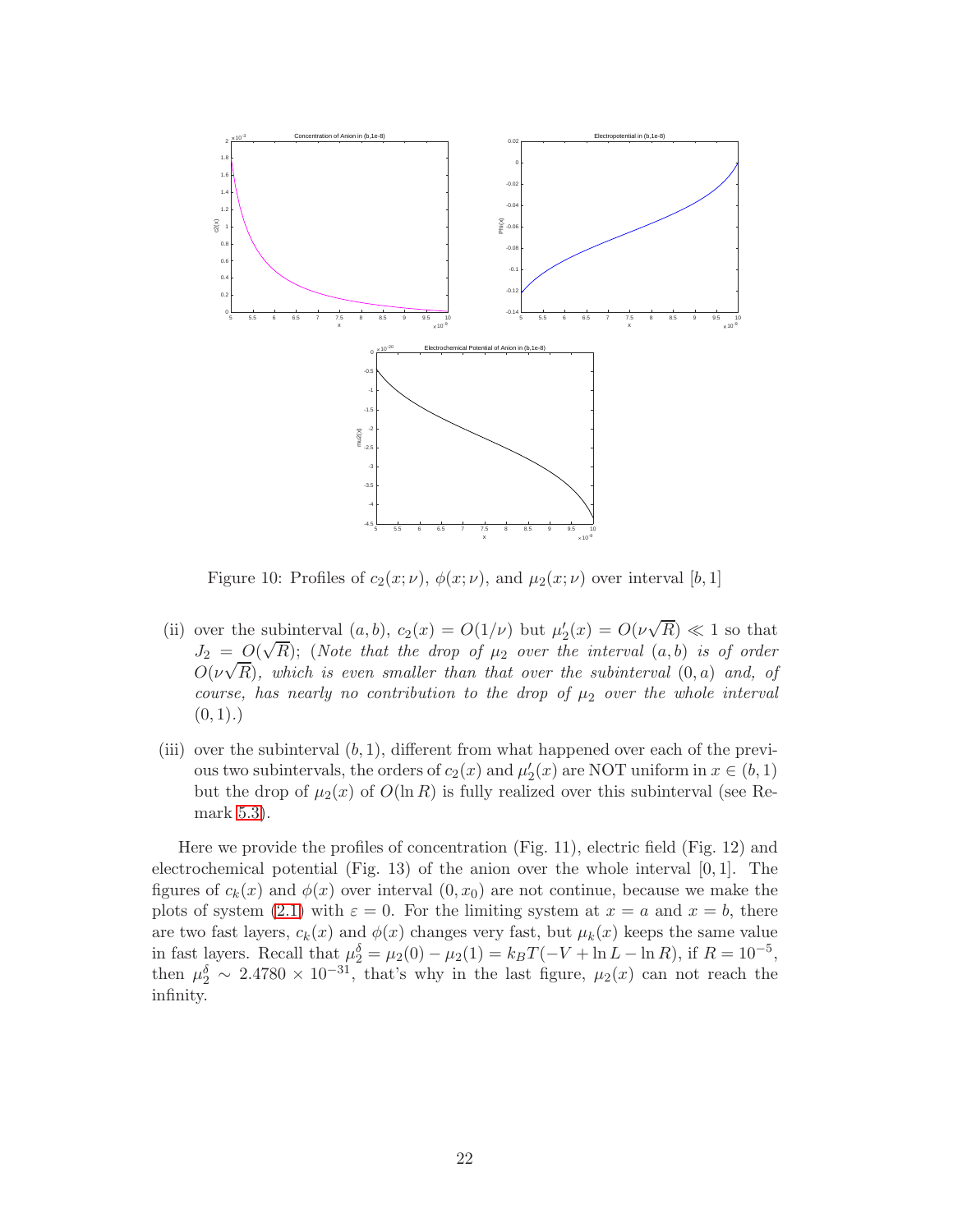

Figure 11: Profile  $c_2(x;\nu)$  over  $[0,1]$ 



Figure 12: Profile of  $\phi(x; \nu)$  over [0, 1]



Figure 13: Profile of  $\mu_2(x;\nu)$  over  $[0,1]$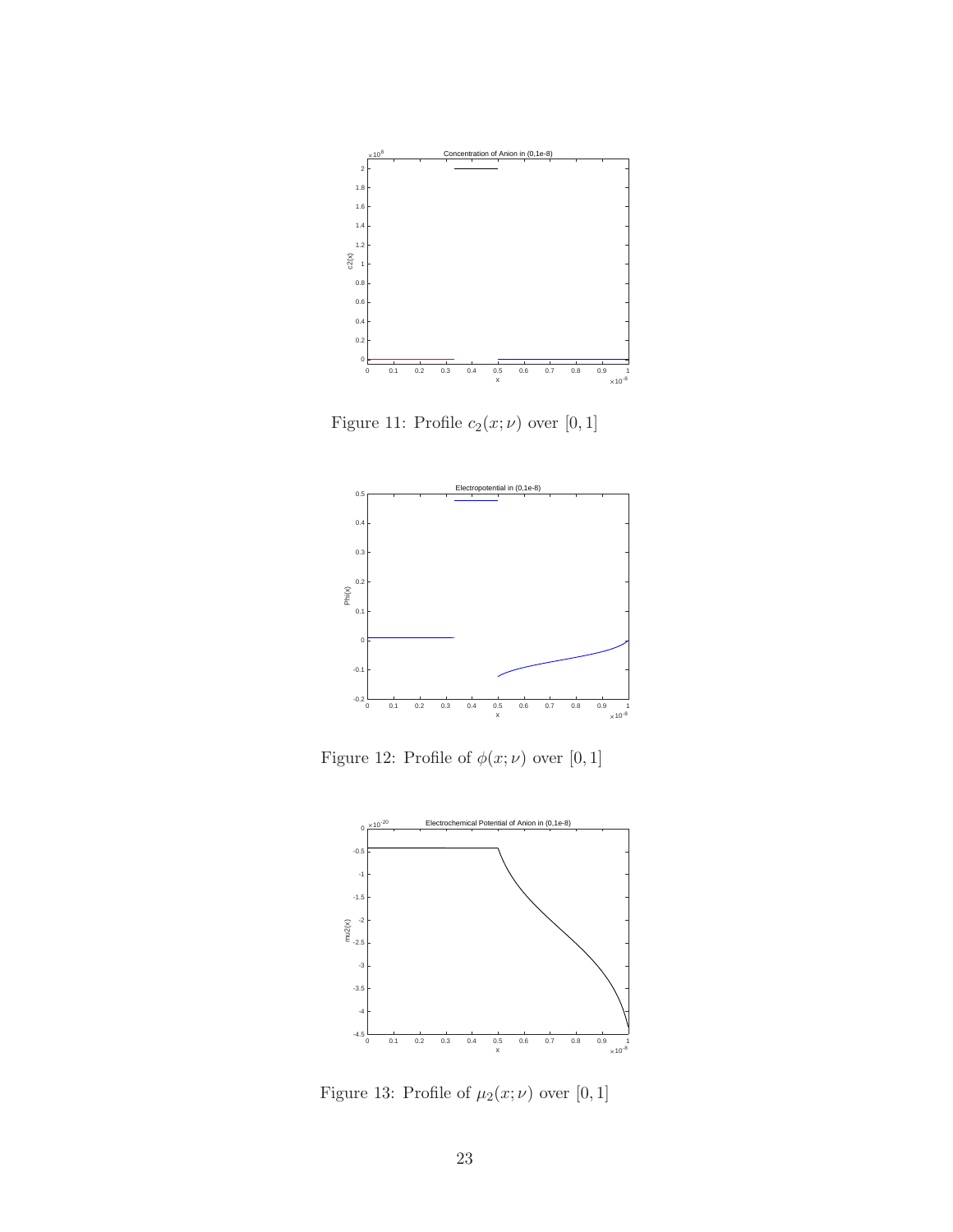# <span id="page-23-7"></span>6 Concluding remarks

In this work, we examine effects of large permanent charges on ionic flow through ion channels based on a quasi-one dimensional Poisson-Nernst-Planck model. We show that one of the defining properties of transporters, obligatory exchange, can arise in an open channel with just one structure. When the permanent charge is large, the current carried by counter ions, majority charge carriers with the opposite sign as the permanent charge, can decline, even to zero, as the driving force (the gradient of electrochemical potential) increases. We also show that large permanent charges essentially inhibit the flux of co-ions, regardless of the magnitude of transmembrane electrochemical potential.

Acknowledgements. It is a pleasure to thank Mordy Blaustein, Don Hilgemann and Ernie Wright for help with the literature of transporters and Chris Miller for help with the original formulation of the declining phenomenon in Section [5.](#page-15-1) LZ thanks the University of Kansas for its hospitality during her visit from Oct. 2016-Oct. 2017 when this research is conducted. LZ is partially supported by NNSF of China grants no. 11431008 and no. 11771282, and the Joint Ph.D. Training Program sponsored by the Chinese Scholarship Council.

# <span id="page-23-1"></span>References

- [1] J. N. Abelson, M. I. Simon, S. V. Ambudkar, and M. M. Gottesman, ABC Transporters: Biochemical, Cellular, and Molecular Aspects. Academic Press, 1998.
- <span id="page-23-2"></span>[2] P. F. Baker, M. P. Blaustein, A. L. Hodgkin, and R. A. Steinhardt, The influence of calcium on sodium efflux in squid axons. J. Physiol. 200 (1969), 431-458.
- <span id="page-23-3"></span>[3] M. P. Blaustein and W. J. Lederer, Sodium/Calcium Exchange: Its Physiological Implications. Physiol. Rev. 79 (1999), 763-854.
- <span id="page-23-4"></span>[4] P. Chlanda, E. Mekhedov, H. Waters, C. L. Schwartz, E. R. Fischer, R. J. Ryham, F. S. Cohen, P. S. Blank, and J. Zimmerberg, The hemifusion structure induced by influenza virus haemagglutinin is determined by physical properties of the target membranes. Nat. Microbiol. 1 (2016), 16050.
- <span id="page-23-8"></span>[5] B. Eisenberg and W. Liu, Relative dielectric constants and selectivity ratios in open ionic channels. Mol. Based Math. Biol. 5 (2017), 125-137.
- <span id="page-23-5"></span>[6] B. Eisenberg, Shouldn't we make biochemistry an exact science? ASBMB Today 13 (2014), 36-38.
- <span id="page-23-6"></span>[7] B. Eisenberg, Ions in Fluctuating Channels: Transistors Alive. Fluctuation and Noise Letters 11 (2012), 1240001.
- <span id="page-23-0"></span>[8] B. Eisenberg, Crowded Charges in Ion Channels. Advances in Chemical Physics 148 (ed. Stuart A. Rice and Aaron R. Dinner), 77-223. John Wiley & Sons, Inc., 2012.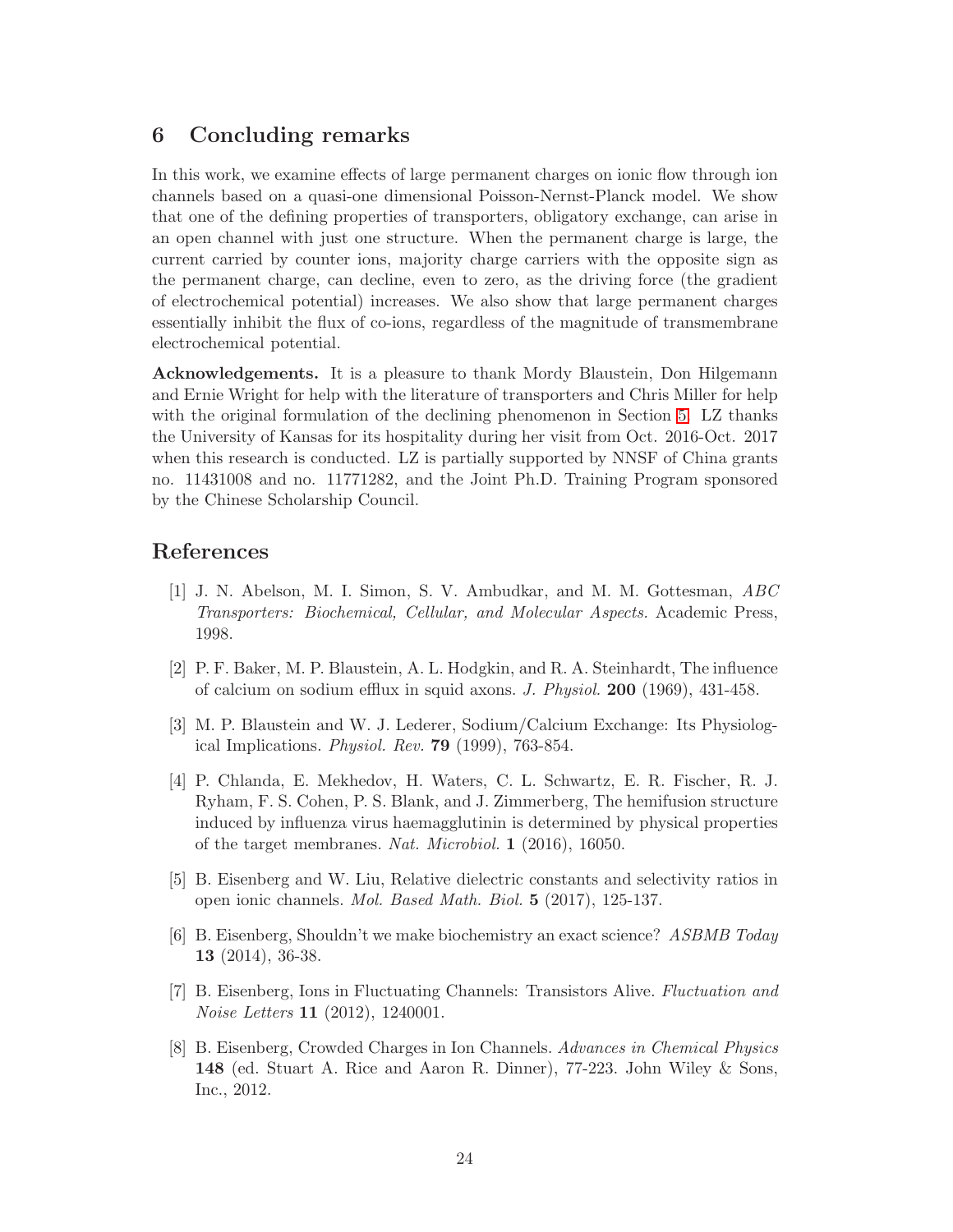- <span id="page-24-9"></span><span id="page-24-4"></span>[9] R. S. Eisenberg, Computing the field in proteins and channels. J. Memb. Biol. 150 (1996), 1-25.
- [10] R. S. Eisenberg. Atomic Biology, Electrostatics and Ionic Channels. In New Developments and Theoretical Studies of Proteins (ed. R. Elber), 269-357. World Scientific: Philadelphia, 1996.
- <span id="page-24-10"></span><span id="page-24-3"></span>[11] R. S. Eisenberg. Channels as enzymes: Oxymoron and Taytology. J. Memb. Biol. 115 (1990), 1-12.
- <span id="page-24-12"></span>[12] B. Eisenberg and W. Liu, Poisson-Nernst-Planck systems for ion channels with permanent charges. SIAM J. Math. Anal. 38 (2007), 1932-1966.
- [13] B. Eisenberg, W. Liu, and H. Xu, Reversal permanent charge and reversal potential: case studies via classical Poisson-Nernst-Planck models. Nonlinearity 28 (2015), 103-128.
- <span id="page-24-8"></span>[14] O. Frohlich and R. B. Gunn, Erythrocyte anion transport: the kinetics of a single-site obligatory exchange system. Biochem. Biophys. Acta 864 (1986), 169-194.
- <span id="page-24-15"></span>[15] D. Gillespie, A singular perturbation analysis of the Poisson-Nernst-Planck system: Applications to Ionic Channels. Ph.D. Dissertation, Rush University at Chicago, 1999.
- <span id="page-24-7"></span><span id="page-24-5"></span>[16] J. Griffiths and C. Sansom, The Transporter Facts Book. Academic Press, 1997.
- <span id="page-24-1"></span>[17] F. Helfferich, Ion Exchange (1995 Reprint). McGraw Hill reprinted by Dover, 1962.
- <span id="page-24-2"></span>[18] B. Hille, Ion Channels of Excitable Membranes. (3rd ed.) Sinauer Associates Inc., 2001.
- [19] B. Hille, Transport Across Cell Membranes: Carrier Mechanisms, Ch. 2 in Textbook of Physiology Vol. 1 (eds H.D. Patton et al.), 24-47. Saunders, 1989.
- <span id="page-24-0"></span>[20] A. L. Hodgkin, The ionic basis of electrical activity in nerve and muscle. Biol. Rev. 26 (1951), 339-409.
- <span id="page-24-11"></span>[21] S. Ji, B. Eisenberg, and W. Liu, Flux Ratios and Channel Structures. J. Dyn. Diff. Equat. (2017). https://doi.org/10.1007/s10884-017-9607-1.
- <span id="page-24-13"></span>[22] S. Ji and W. Liu, Poisson-Nernst-Planck systems for ion flow with Density Functional Theory for hard-sphere potential: I-V relations and critical potentials. Part I: Analysis. J. Dyn. Diff. Equat. 24 (2012), 955-983.
- <span id="page-24-14"></span>[23] S. Ji, W. Liu, and M. Zhang, Effects of (small) permanent charge and channel geometry on ionic flows via classical Poisson-Nernst-Planck models, SIAM J. Appl. Math. 75 (2015), 114-135.
- <span id="page-24-6"></span>[24] R. D. Keynes and R. C. Swan, The effect of external sodium concentration on the sodium fluxes in frog skeletal muscle. J. Physiol. 147 (1959), 591-625.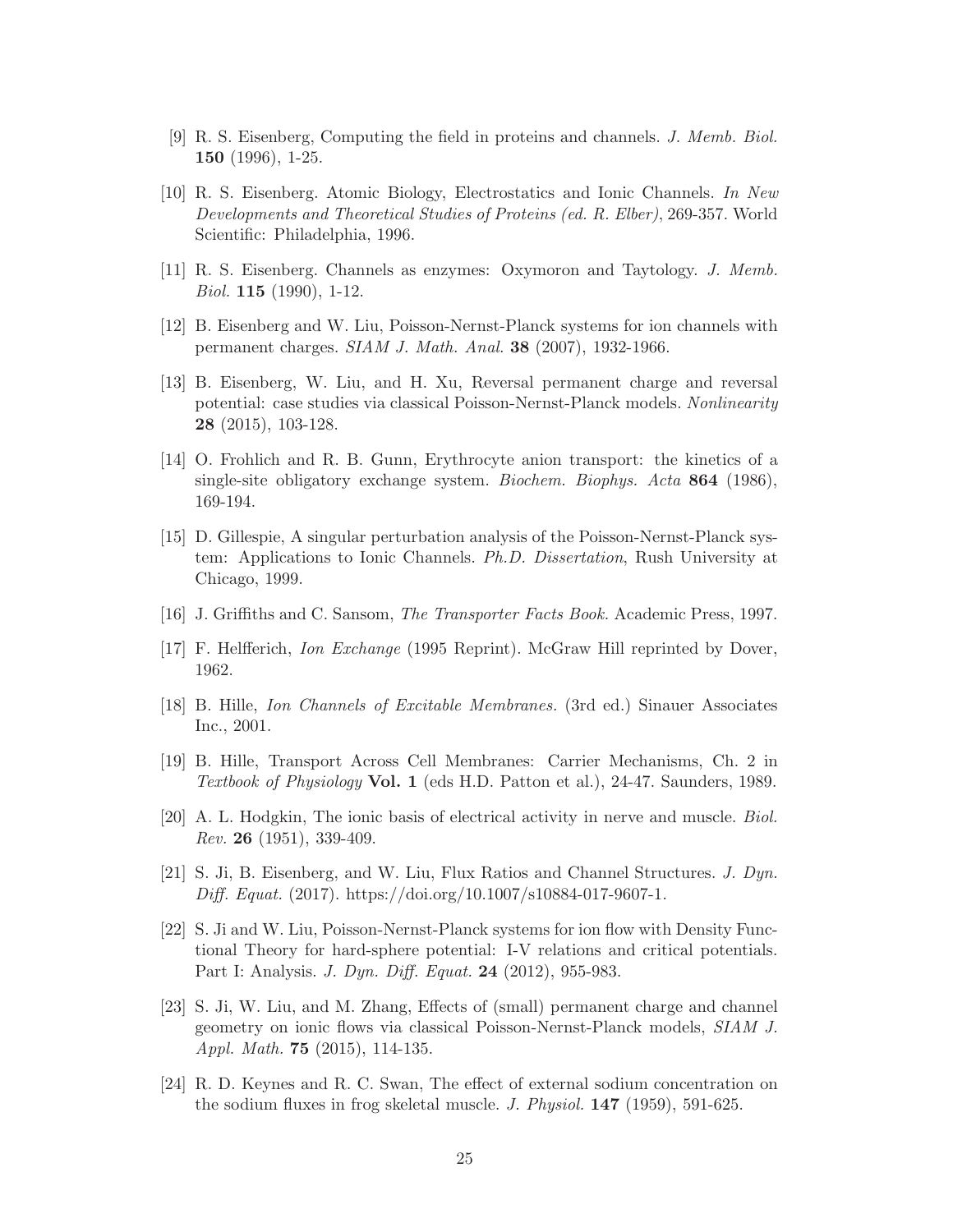- <span id="page-25-11"></span>[25] G. Lin, W. Liu, Y. Yi, and M. Zhang, Poisson-Nernst-Planck systems for ion flow with a local hard-sphere potential for ion size effects. SIAM J. Appl. Dyn. Syst. 12 (2013), 1613-1648.
- <span id="page-25-13"></span><span id="page-25-12"></span>[26] W. Liu. Geometric singular perturbation approach to steady-state Poisson-Nernst-Planck systems. SIAM J. Appl. Math. 65 (2005), 754-766.
- [27] W. Liu, One-dimensional steady-state Poisson-Nernst-Planck systems for ion channels with multiple ion species. J. Differential Equations 246 (2009), 428- 451.
- <span id="page-25-10"></span>[28] W. Liu and B. Wang, Poisson-Nernst-Planck systems for narrow tubular-like membrane channels. J. Dyn. Diff. Equat. 22 (2010), 413-437.
- <span id="page-25-15"></span>[29] W. Liu, X. Tu, and M. Zhang, Poisson-Nernst-Planck systems for ion flow with Density Functional Theory for hard-sphere potential: I-V relations and critical potentials. Part II: Numerics. J. Dyn. Diff. Equat. 24 (2012), 985-1004.
- <span id="page-25-14"></span>[30] W. Liu and H. Xu, A complete analysis of a classical Poisson-Nernst-Planck model for ionic flow. *J. Differential Equations* 258 (2015), 1192-1228.
- <span id="page-25-3"></span>[31] M. Lu, J. Symersky, M. Radchenko, A. Koide, Y. Guo, R. Nie, and S. Koide, Structures of a Na+-coupled, substrate-bound MATE multidrug transporter. Proceedings of the National Academy of Sciences 110 (2013), 2099-2104.
- <span id="page-25-8"></span>[32] H. Miedema, M. Vrouenraets, J. Wierenga, W. Meijberg, G. Robillard, and B. Eisenberg, A Biological Porin Engineered into a Molecular, Nanofluidic Diode. Nano Lett. 7 (2007), 2886-2891.
- <span id="page-25-9"></span>[33] W. Nonner and R. S. Eisenberg, Ion permeation and glutamate residues linked by Poisson-Nernst-Planck theory in L-type Calcium channels. Biophys. J. 75 (1998), 1287-1305.
- <span id="page-25-5"></span><span id="page-25-2"></span>[34] R. F. Pierret, Semiconductor Device Fundamentals. Addison Wesley, 1996.
- <span id="page-25-1"></span>[35] B. Sakmann and E. Neher, Single Channel Recording. (2nd ed.), Plenum, 1995.
- <span id="page-25-4"></span>[36] W. D. Stein and T. Litman, Channels, carriers, and pumps: an introduction to membrane transport. Elsevier, 2014.
- [37] R. B. Stockbridge, L. Kolmakova-Partensky, T. Shane, A. Koide, A. Koide, C. Miller, and S. Newstead, Crystal structures of a double-barrelled fluoride ion channel. Nature 525 (2015), 548-551.
- <span id="page-25-7"></span><span id="page-25-6"></span>[38] S. M. Sze, Physics of Semiconductor Devices. John Wiley & Sons, 1981.
- [39] F. L. Theodoulou and I. D. Kerr, ABC transporter research: going strong 40 years on. Biochemical Society Transactions 43 (2015), 1033-1040.
- <span id="page-25-0"></span>[40] D. Tosteson, Membrane Transport: People and Ideas. American Physiological Society, 1989.